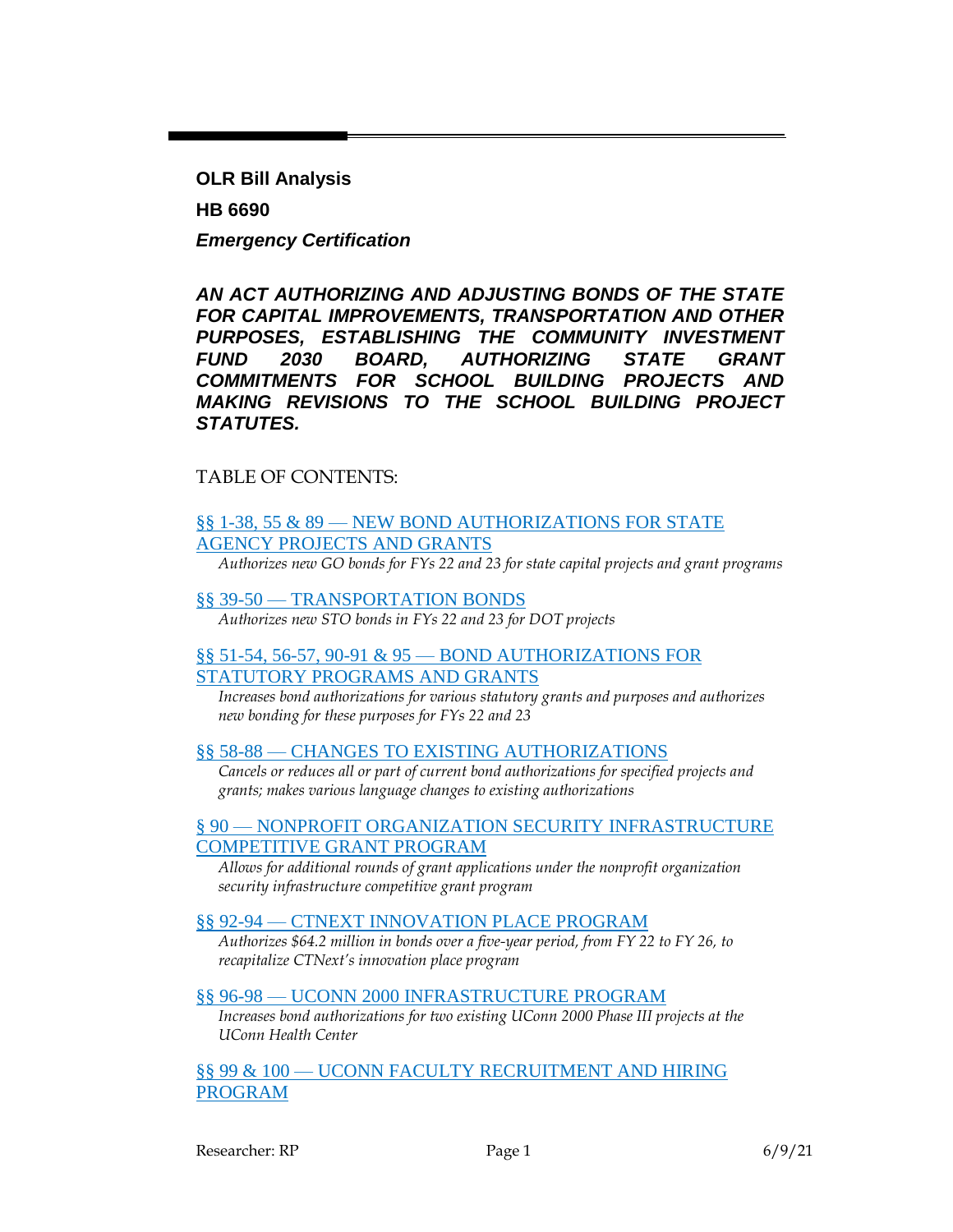*Authorizes \$46.1 million in bonds over a five-year period a new research faculty recruitment and hiring program at UConn*

### § 101 — [GRANT TO BROOKLYN FOR RIVERSIDE PARK](#page-16-0)

*Requires DEEP to pay a grant of \$150,000 to Brooklyn for Riverside Park improvements*

### § 102 — [CONNECTICUT PORT AUTHORITY](#page-16-1)

*Authorizes up to \$25 million in GO bonds over a five-year period for the Connecticut Port Authority*

### §§ 103-111 — [CONNECTICUT BABY BOND TRUST](#page-17-0)

*Establishes the Connecticut Baby Bond Trust program, administered by the state treasurer, and authorizes up to \$600 million in bonds for the program*

#### § 112 — [COMMUNITY INVESTMENT](#page-22-0) FUND 2030

*Authorizes up to \$875 million in bonds for a five-year bonding program to fund qualifying projects and grants in distressed communities; establishes a 21-member board to make funding recommendations under the program; authorizes an additional \$1.25 billion of bonds for the program that is contingent on agreement between the governor and board and the legislature reauthorizing the program; beginning in FY 22, requires \$125 million of the funds available for the state's Economic Action Plan to be reserved for specified projects meeting specified criteria*

#### § 113 — [SCHOOL CONSTRUCTION GRANT COMMITMENTS](#page-29-0)

*Authorizes 15 school construction state grant commitments totaling \$393 million toward total project costs of \$637.7 million; reauthorizes two high school renovation projects with additional estimated project costs of \$119.7 million*

### § 114 — [WATER BOTTLE FILLING](#page-31-0) STATIONS

*Requires water bottle filling stations to be included in all school building projects for new construction, renovation, or replacement on any project list DAS submits to the General Assembly beginning July 1, 2022*

#### § 115 — [DAS TECHNICAL HIGH SCHOOL STATUS REPORT](#page-32-0)

*Requires DAS, starting by January 1, 2023, to (1) biennially develop a status report on all current and pending school building projects for the Technical Education and Career System and (2) submit it to the Education Committee*

#### §§ 116-119 & 121-128 — [PROJECT EXEMPTIONS, WAIVERS, AND](#page-32-1)  [MODIFICATIONS](#page-32-1)

*Exempts 20 school construction projects from certain statutory and regulatory requirements to allow them to, among other things, qualify for state reimbursement grants, receive higher reimbursement percentages for these grants, or receive a lower project withholding amount prior to completing an audit*

### § 120 — [NEW BRITAIN SCHOOL BUILDING COMMITTEES](#page-35-0)

*Requires specific membership of the New Britain building committee responsible for overseeing the school building projects at Holmes and Jefferson Elementary schools*

### [BACKGROUND](#page-36-0)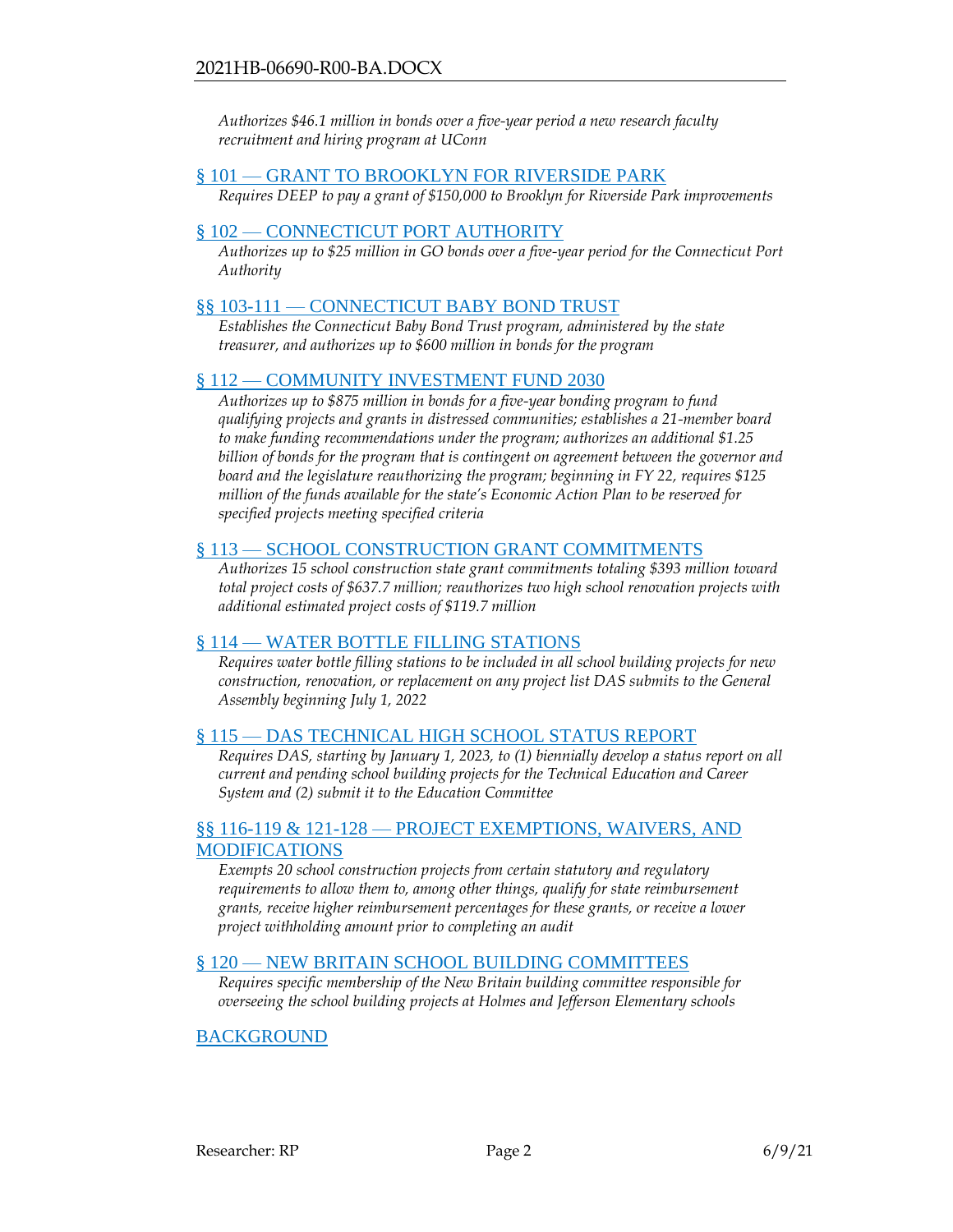### <span id="page-2-0"></span>**§§ 1-38, 55 & 89 — NEW BOND AUTHORIZATIONS FOR STATE AGENCY PROJECTS AND GRANTS**

*Authorizes new GO bonds for FYs 22 and 23 for state capital projects and grant programs*

The bill authorizes new GO bonds for FYs 22 and 23 for the state projects and grant programs listed in the table below. The bonds are subject to standard issuance procedures and have a maximum term of 20 years.

The bill includes a standard provision requiring, as a condition of bond authorizations for grants to private entities, each granting agency to include repayment provisions in its grant contract in case the facility for which the grant is made ceases to be used for the grant purposes within 10 years of the grantee receiving it. (The bill exempts the Office of Policy and Management (OPM) and Department of Administrative Services (DAS) grants from this requirement.) The required repayment is reduced by 10% for each full year that the facility is used for the grant purpose.

| ş                 | Agency                   | For                                                                                                                                                                                                                                                                                                                                                                                                                                               | <b>FY 22</b> | FY 23      |
|-------------------|--------------------------|---------------------------------------------------------------------------------------------------------------------------------------------------------------------------------------------------------------------------------------------------------------------------------------------------------------------------------------------------------------------------------------------------------------------------------------------------|--------------|------------|
| 2(a)              | Office of<br>Legislative | Replacement of legislative drafting<br>and information system                                                                                                                                                                                                                                                                                                                                                                                     | \$2,000,000  | 0          |
|                   | Management               | State Capitol Complex: alterations,<br>renovations, improvements, and<br>technology upgrades                                                                                                                                                                                                                                                                                                                                                      | 4,780,000    | 0          |
| $2(b)$ ,<br>21(a) | <b>OPM</b>               | Information technology capital<br>investment program                                                                                                                                                                                                                                                                                                                                                                                              | 65,000,000   | 15,000,000 |
| $2(c)$ ,<br>21(b) | <b>DAS</b>               | Infrastructure repairs and<br>improvements, including (1) fire,<br>safety, and Americans with<br>Disabilities Act (ADA) compliance;<br>(2) improvements to state-owned<br>buildings and grounds, including<br>energy conservation and off-site<br>improvements; and (3)<br>preservation of unoccupied<br>buildings and grounds, including<br>office development, acquisition,<br>renovations for additional parking,<br>and security improvements | 0            | 5,000,000  |
|                   |                          | Removal or encapsulation of                                                                                                                                                                                                                                                                                                                                                                                                                       | 10,000,000   | 10,000,000 |

**Table 1: GO Bond Authorizations for State Projects and Grant Programs**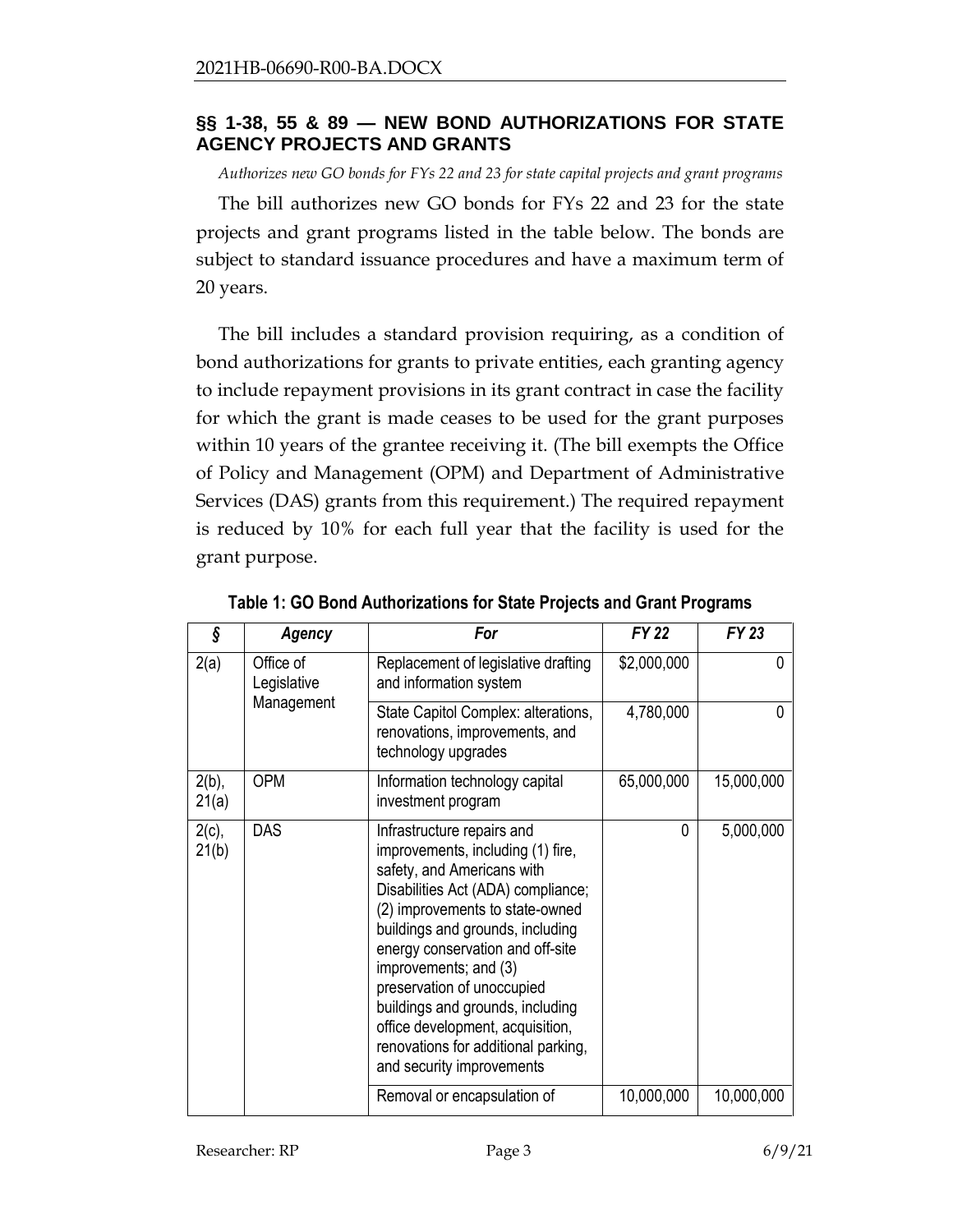|                   |                                                                                   | asbestos and hazardous materials<br>in state-owned buildings                                                                                                     |            |            |
|-------------------|-----------------------------------------------------------------------------------|------------------------------------------------------------------------------------------------------------------------------------------------------------------|------------|------------|
|                   |                                                                                   | Connecticut Building at the<br>Eastern States Exposition in<br>Springfield: alterations,<br>renovations, and improvements                                        | 1,000,000  | 0          |
|                   |                                                                                   | Capital construction,<br>improvements, repairs,<br>renovations, and land acquisition<br>at Fire Training Schools                                                 | 0          | 5,000,000  |
| $2(d)$ ,<br>21(c) | Department of<br>Emergency<br>Services and<br><b>Public Protection</b><br>(DESPP) | Alterations, renovations, and<br>improvements to buildings and<br>grounds, including utilities,<br>mechanical systems, and energy<br>conservation projects       | 10,700,000 | 0          |
|                   |                                                                                   | Alterations, renovations, and<br>improvements to buildings and<br>grounds, including utilities                                                                   | 0          | 28,200,000 |
|                   |                                                                                   | Upgrade and replace the<br><b>Connecticut Land Mobile Radio</b><br><b>Network</b>                                                                                | 39,000,000 | $\Omega$   |
|                   |                                                                                   | Alterations, renovations,<br>improvements, and repairs to<br><b>Connecticut Police Officer</b><br><b>Standards and Training Council</b><br>buildings and grounds | 1,000,000  |            |
| 2(e)              | Department of<br><b>Motor Vehicles</b>                                            | Development of a master plan for<br>department facilities                                                                                                        | 500,000    | 0          |
| $2(f)$ ,<br>21(d) | Military<br>Department                                                            | State matching funds for<br>anticipated federal reimbursable<br>projects                                                                                         | 1,810,000  | 3,250,000  |
|                   |                                                                                   | Alterations, renovations, and<br>improvements to buildings and<br>grounds, including utilities,<br>mechanical systems, and energy<br>conservation projects       | 200,000    | 200,000    |
| $2(g)$ ,<br>21(e) | Department of<br>Energy and<br>Environmental<br>Protection                        | Alterations, renovations, and new<br>construction at state parks and<br>other recreation facilities, including<br>ADA improvements                               | $\Omega$   | 15,000,000 |
|                   | (DEEP)                                                                            | Projects in state buildings and<br>assets that decrease<br>environmental impacts, including<br>renewable energy or combined<br>heat and power projects and       | 20,000,000 | 10,000,000 |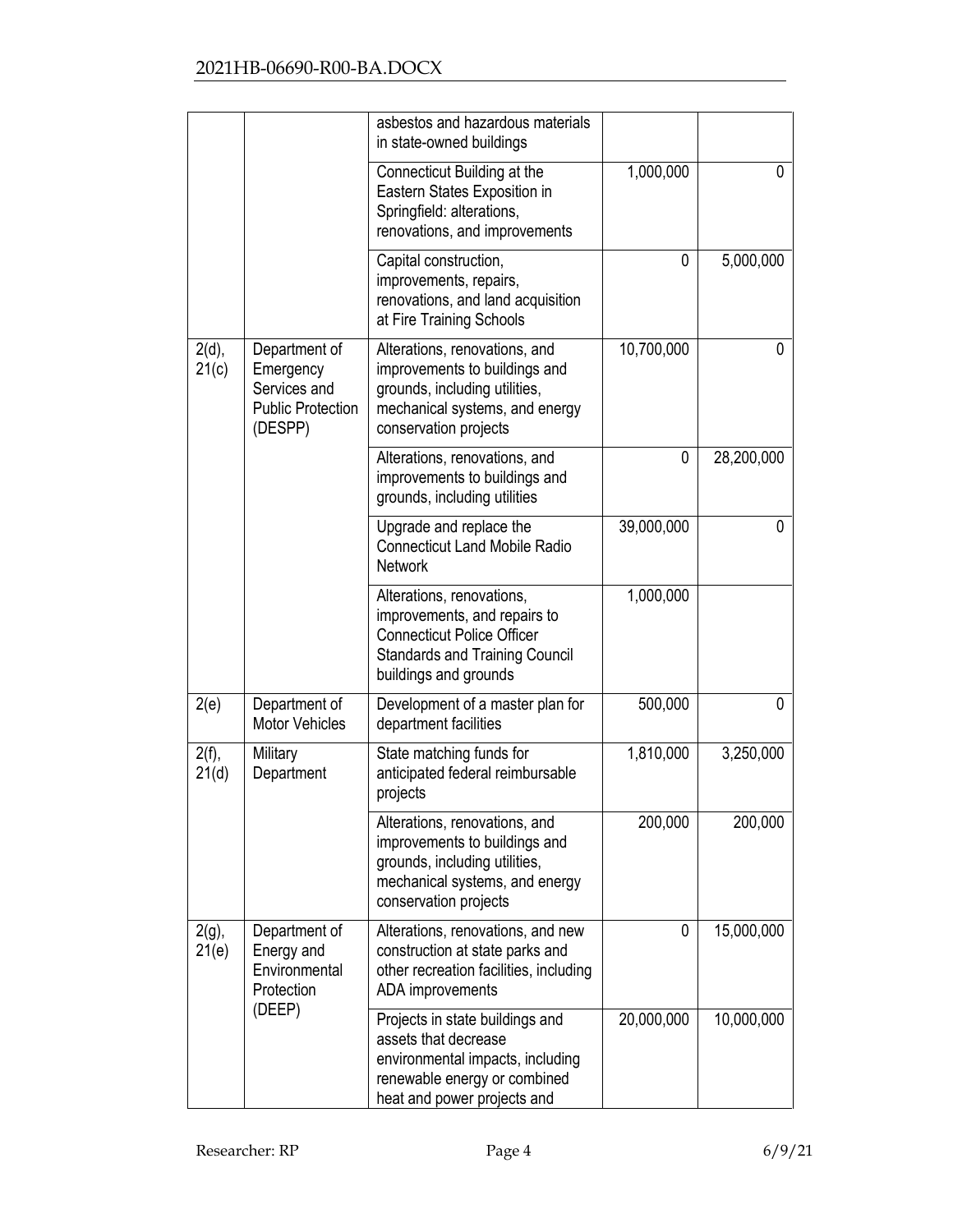|                   |                                                                    | projects to (1) improve energy<br>efficiency; (2) reduce greenhouse<br>gas emissions from building<br>heating and cooling, including by<br>installing renewable thermal<br>heating systems; (3) expand<br>electric vehicle charging<br>infrastructure for charging state-<br>owned or leased electric vehicles;<br>$(4)$ reduce water use; and $(5)$<br>reduce waste generation and<br>disposal                    |           |           |
|-------------------|--------------------------------------------------------------------|--------------------------------------------------------------------------------------------------------------------------------------------------------------------------------------------------------------------------------------------------------------------------------------------------------------------------------------------------------------------------------------------------------------------|-----------|-----------|
| 2(h)              | Agricultural<br>Experiment<br>Station                              | Valley Laboratory in Windsor:<br>construction and equipment for<br>additions and renovation                                                                                                                                                                                                                                                                                                                        | 6,300,000 | 0         |
| 2(i)              | Office of the<br><b>Chief Medical</b><br>Examiner                  | Office of the Chief Medical<br>Examiner in Farmington: design of<br>alteration, renovation, and<br>additions                                                                                                                                                                                                                                                                                                       | 2,500,000 | 0         |
| $2(j)$ ,<br>21(f) | Department of<br>Developmental<br>Services                         | (1) Fire, safety, and environmental<br>improvements to regional facilities<br>and intermediate care facilities for<br>client and staff needs, including<br>compliance with current codes,<br>and (2) site improvements,<br>handicapped access<br>improvements, utilities, repair or<br>replacement of roofs, air<br>conditioning, and other building<br>renovations and additions at all<br>state-owned facilities | 2,000,000 | 2,000,000 |
| $2(k)$ ,<br>21(g) | Department of<br><b>Mental Health</b><br>and Addiction<br>Services | (1) Fire, safety, and environmental<br>improvements to regional facilities<br>and intermediate care facilities for<br>client and staff needs, including<br>compliance with current codes,<br>and (2) site improvements,<br>handicapped access<br>improvements, utilities, repair or<br>replacement of roofs, air<br>conditioning, and other building<br>renovations and additions at all<br>state-owned facilities | 9,600,000 | 5,000,000 |
|                   |                                                                    | Design and install sprinkler<br>systems in direct patient care<br>buildings, including related safety<br>improvements                                                                                                                                                                                                                                                                                              | 904,500   | 3,740,000 |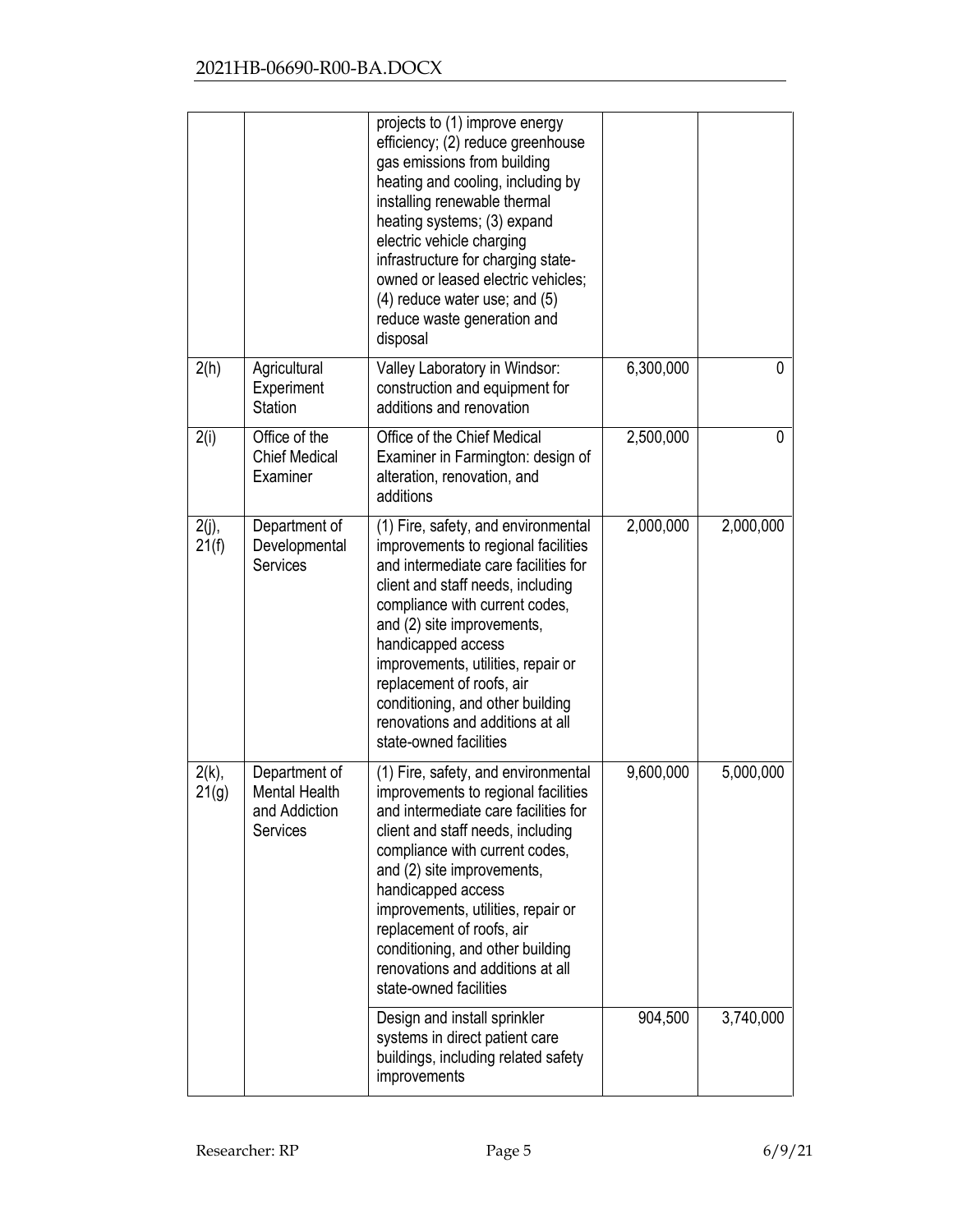|                   |                                                  | Whiting Forensic Hospital at<br>Connecticut Valley Hospital in<br>Middletown: planning and design<br>for replacement                                                                                                                                      | 3,000,000  | 0          |
|-------------------|--------------------------------------------------|-----------------------------------------------------------------------------------------------------------------------------------------------------------------------------------------------------------------------------------------------------------|------------|------------|
| $2(l)$ ,<br>21(h) | <b>State</b><br>Department of<br>Education (SDE) | <b>Technical Education and Career</b><br>System: alterations, renovations,<br>and improvements to buildings and<br>grounds, including new and<br>replacement equipment, tools, and<br>supplies necessary to update<br>curricula, vehicles, and technology | 15,100,000 | 14,100,000 |
| $2(m)$ ,<br>21(i) | Connecticut<br><b>State Colleges</b>             | New and replacement instruction,<br>research, or laboratory equipment                                                                                                                                                                                     | 22,000,000 | 22,000,000 |
|                   | and Universities                                 | System telecommunications<br>infrastructure upgrades,<br>improvements, and expansions                                                                                                                                                                     | 15,000,000 | 9,000,000  |
|                   |                                                  | Advanced manufacturing and<br>emerging technology programs                                                                                                                                                                                                | 3,000,000  | 3,075,000  |
|                   |                                                  | All community colleges: deferred<br>maintenance, code compliance,<br>and infrastructure improvements                                                                                                                                                      | 19,000,000 | 20,000,000 |
|                   |                                                  | All universities: deferred<br>maintenance, code compliance,<br>and infrastructure improvements                                                                                                                                                            | 20,000,000 | 20,000,000 |
|                   |                                                  | All colleges and universities:<br>security improvements                                                                                                                                                                                                   | 2,500,000  | 2,500,000  |
|                   |                                                  | Alterations, renovations, and<br>improvements to 185 Main Street<br>in New Britain for the One College<br>Office                                                                                                                                          | 2,900,000  | 0          |
|                   |                                                  | Pilot program to expand advanced<br>manufacturing certificate programs<br>to public high schools (CGS § 10a-<br>80f)                                                                                                                                      | 2,500,000  | 2,500,000  |
|                   |                                                  | Health and mental health capital<br>and information technology<br>resources                                                                                                                                                                               | 1,000,000  |            |
| $2(n)$ ,<br>21(j) | Department of<br>Correction                      | Alterations, renovations, and<br>improvements to existing state-<br>owned buildings for inmate<br>housing, programming and staff<br>training space, additional inmate<br>capacity, support facilities, and off-<br>site improvements                      | 30,000,000 | 10,000,000 |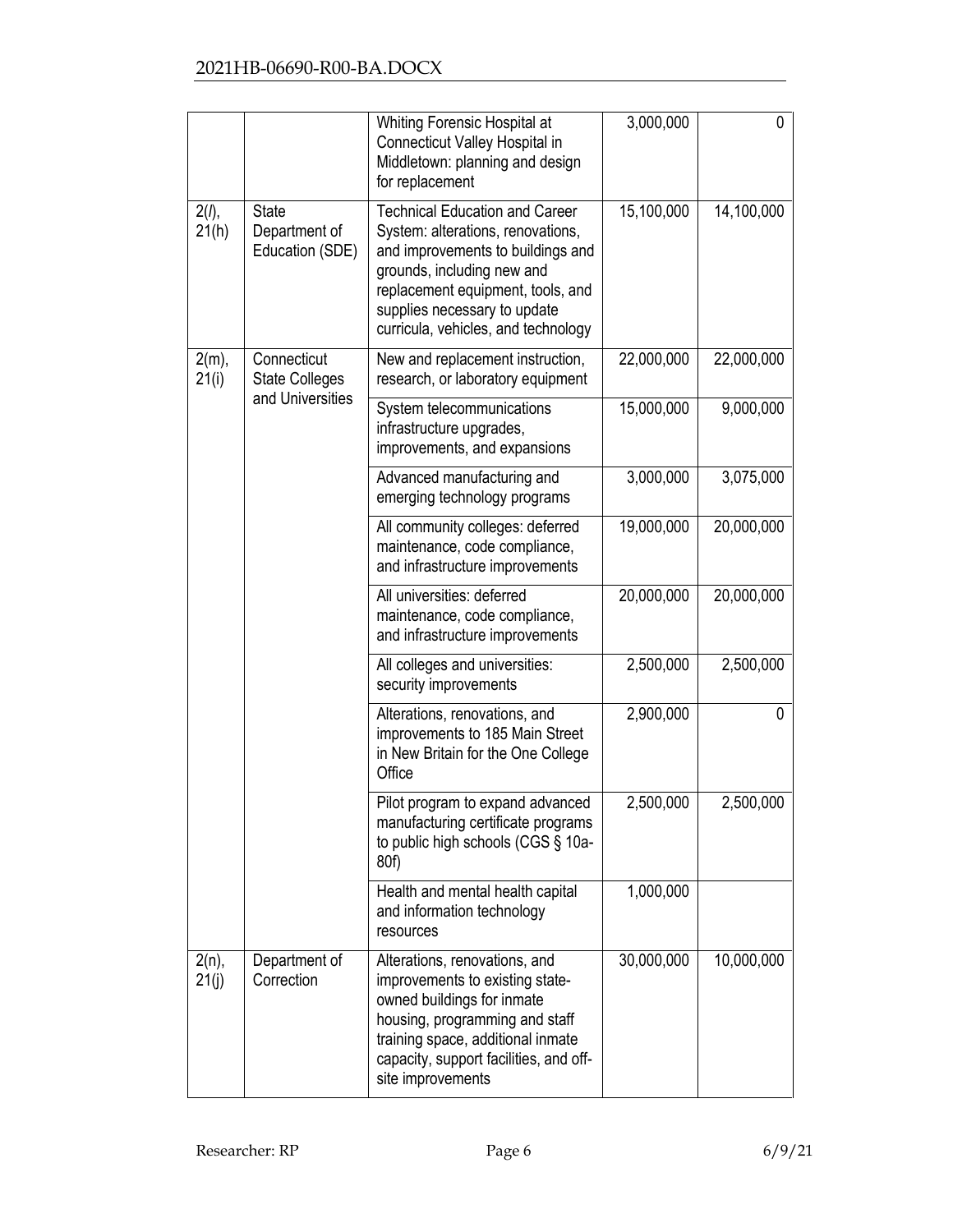| $2(0)$ ,<br>21(k)                | Judicial<br>Department         | Alterations, renovations, and<br>improvements to buildings and                                                                                                                                                                                                                                                                                                                      | 5,000,000   | 5,000,000   |
|----------------------------------|--------------------------------|-------------------------------------------------------------------------------------------------------------------------------------------------------------------------------------------------------------------------------------------------------------------------------------------------------------------------------------------------------------------------------------|-------------|-------------|
|                                  |                                | grounds at state-owned and<br>maintained facilities                                                                                                                                                                                                                                                                                                                                 |             |             |
|                                  |                                | Technology Strategic Plan Project<br>implementation                                                                                                                                                                                                                                                                                                                                 | 2,000,000   | 2,000,000   |
|                                  |                                | Alterations and improvements in<br>compliance with the ADA                                                                                                                                                                                                                                                                                                                          | 2,000,000   | 2,000,000   |
|                                  |                                | Security improvements at various<br>state-owned and maintained<br>facilities                                                                                                                                                                                                                                                                                                        | 2,000,000   | 2,000,000   |
| 2(p)                             | State Library                  | Development of a new shared<br>library preservation facility                                                                                                                                                                                                                                                                                                                        | 10,264,000  | 0           |
|                                  |                                | <b>HOUSING PROJECTS</b>                                                                                                                                                                                                                                                                                                                                                             |             |             |
| 9,28                             | Department of<br>Housing (DOH) | Housing development and<br>rehabilitation, including<br>improvements to various state-<br>assisted affordable housing and<br>housing-related financial<br>assistance programs; requires<br>DOH to use up to \$30 million in<br>each FY to revitalize moderate<br>rental housing units in the<br><b>Connecticut Housing Finance</b><br>Authority's (CHFA) state housing<br>portfolio | 100,000,000 | 100,000,000 |
|                                  |                                | <b>GRANTS</b>                                                                                                                                                                                                                                                                                                                                                                       |             |             |
| $13(a)$ ,<br>$32(a)$ ,<br>55, 89 | <b>OPM</b>                     | Grants for capital purposes to<br>municipalities eligible for the<br>distressed municipalities property<br>tax reimbursement program (CGS<br>$§ 32-9s)$                                                                                                                                                                                                                             | 7,000,000   | 7,000,000   |
|                                  |                                | Grants to municipalities and higher<br>education institutions for<br>purchasing body-worn recording<br>equipment, digital data storage<br>devices, and dashboard cameras;<br>for FY 22, earmarks up to<br>\$500,000 for a study of centralized<br>data storage for recordings from<br>body-worn recording equipment<br>and dashboard cameras                                        | 2,500,000   | 2,000,000   |
|                                  |                                | Community engagement training<br>for law enforcement units in towns<br>with a population of over 100,000                                                                                                                                                                                                                                                                            | 500,000     | 0           |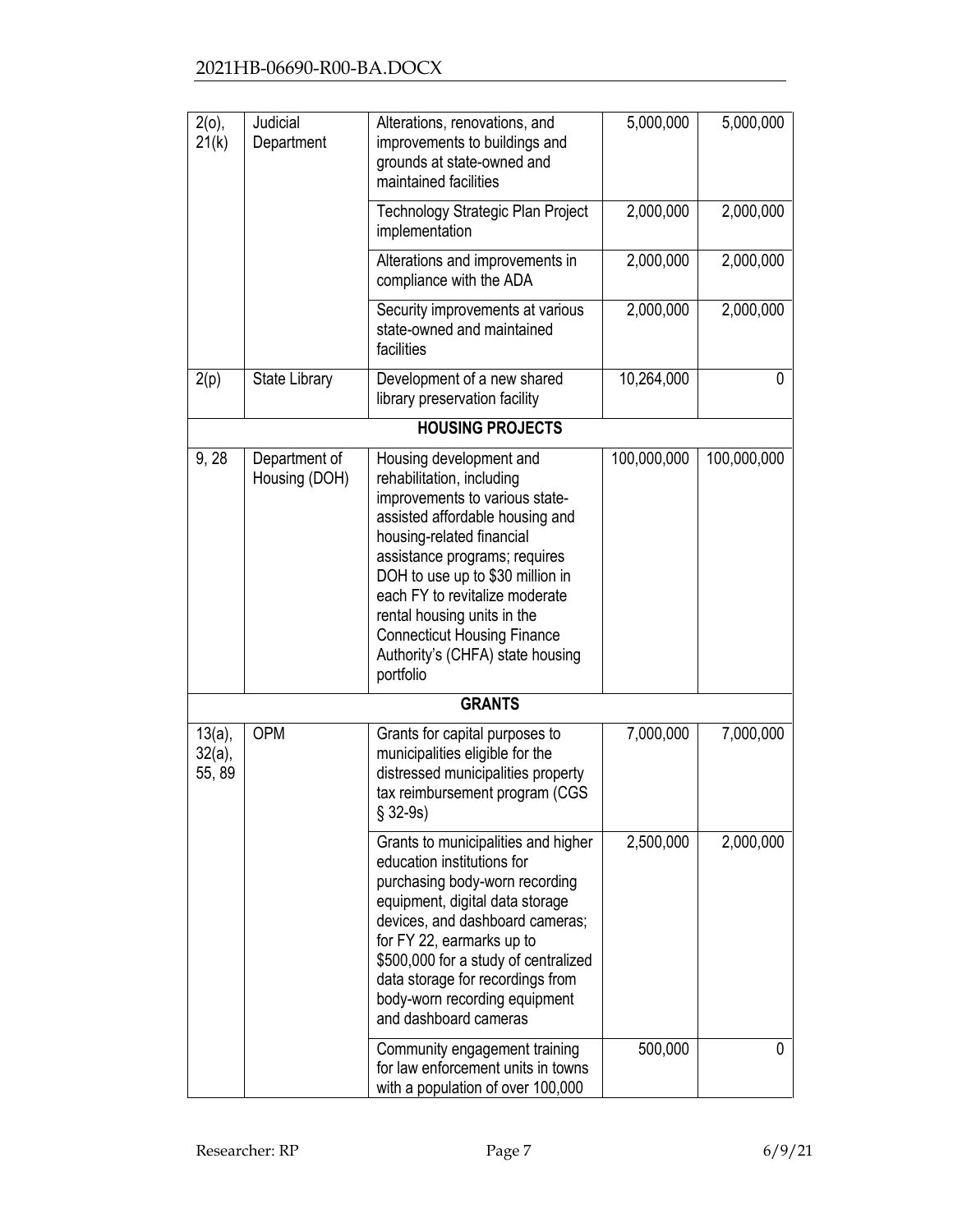| or in adjacent towns                                                                                                                                                                                                                                                                                                                                                                                                                                                                                                                                                                                                                                                                                                                                                                                                                                                                                                                                                                                                                                                                                                       |            |            |
|----------------------------------------------------------------------------------------------------------------------------------------------------------------------------------------------------------------------------------------------------------------------------------------------------------------------------------------------------------------------------------------------------------------------------------------------------------------------------------------------------------------------------------------------------------------------------------------------------------------------------------------------------------------------------------------------------------------------------------------------------------------------------------------------------------------------------------------------------------------------------------------------------------------------------------------------------------------------------------------------------------------------------------------------------------------------------------------------------------------------------|------------|------------|
| Grants to private, nonprofit health<br>and human service organizations<br>that receive state funds to provide<br>direct health or human services to<br>state agency clients, for<br>alterations, renovations,<br>improvements, additions, and new<br>construction, including (1) health,<br>safety, ADA compliance, and<br>energy conservation<br>improvements; (2) information<br>technology systems; (3)<br>technology for independence; and<br>(4) vehicle purchases and property<br>acquisition                                                                                                                                                                                                                                                                                                                                                                                                                                                                                                                                                                                                                        | 10,000,000 | 25,000,000 |
| Grant for a Sandy Hook memorial                                                                                                                                                                                                                                                                                                                                                                                                                                                                                                                                                                                                                                                                                                                                                                                                                                                                                                                                                                                                                                                                                            | 2,600,000  | 0          |
| Grants for regional and local<br>improvements and development,<br>including (1) Bristol Health<br>emergency backup power<br>generation replacement and<br>upgrade, (2) Crestbrook Park<br>facility upgrades, (3) Thomaston<br>Opera House, (4) Squantz Engine<br>Company elevator, (5) Tolland Fire<br>Department capital improvements,<br>(6) Plymouth Police Department,<br>(7) new facility for Operation Hope<br>of Fairfield, (8) Shelton<br><b>Constitution Boulevard extension</b><br>and Commerce Park, (9) track at<br>Portland High School and Portland<br>Middle School, (10) Trumbull<br>Veterans & First Responder<br>Center, (11) Stanley T. Williams<br>Senior Center roof repair, (12)<br>YMCA of Wallingford, (13) East<br>Haven pool renovation, (14) Fox<br>Hill Memorial Tower rehabilitation,<br>(15) connection and expansion of<br>sewer line in Bozrah, (16) Fairfield<br>landfill cleanup, (17) Shakespeare<br>Theater construction, (18) Sterling<br><b>House Community Center</b><br>renovations, (19) regional public<br>safety complex in Enfield, (20)<br>Bristol Hospital backup generator, | 35,000,000 | 35,000,000 |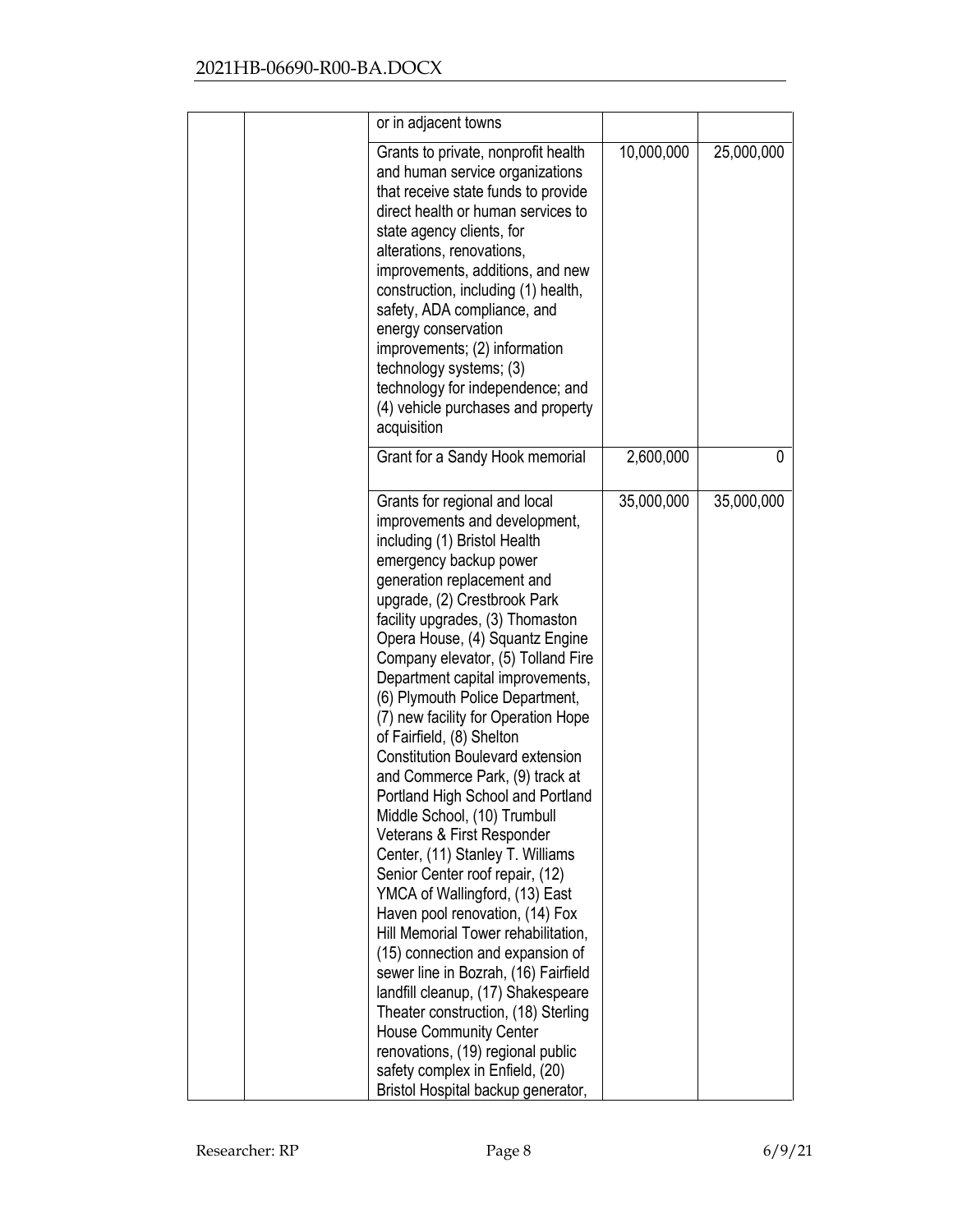|                    |                               | (21) Woodridge Lake sewer<br>treatment plant renovations, (22)<br>Groton sidewalks, and (23)<br><b>Griswold Senior Center</b>                                                                 |            |            |
|--------------------|-------------------------------|-----------------------------------------------------------------------------------------------------------------------------------------------------------------------------------------------|------------|------------|
|                    |                               | Grants to municipalities (specifies<br>the grant amounts for each<br>municipality)                                                                                                            | 91,000,000 | 91,000,000 |
|                    |                               | Grant to the Commission on Gun<br>Violence Prevention and<br>Intervention                                                                                                                     | 5,000,000  | 7,000,000  |
| $13(b)$ ,<br>32(b) | <b>DEEP</b>                   | Grants to municipalities for open<br>space acquisition and<br>development for conservation or<br>recreational purposes                                                                        | 10,000,000 | 10,000,000 |
|                    |                               | Grants to municipalities for<br>improvements to incinerators and<br>landfills, including bulky waste<br>landfills                                                                             | 2,900,000  | 2,900,000  |
|                    |                               | Microgrid and resilience grant and<br>loan pilot program                                                                                                                                      | 5,000,000  | 5,000,000  |
|                    |                               | Grants for identifying,<br>investigating, containing,<br>removing, or mitigating<br>contaminated industrial sites in<br>urban areas                                                           | 10,500,000 | 10,500,000 |
|                    |                               | Grants to contain, remove, or<br>mitigate identified hazardous<br>waste disposal sites                                                                                                        | 5,000,000  | 5,000,000  |
|                    |                               | Grants to municipalities for (1)<br>providing potable water and (2)<br>assessment and remedial action to<br>address pollution from<br>perfluoroalkyl and polyfluoroalkyl<br>(PFAS) substances | 1,150,000  | 1,150,000  |
| $13(c)$ ,<br>32(c) | Department of<br>Economic and | Brownfield Remediation and<br>Revitalization program                                                                                                                                          | 25,000,000 | 25,000,000 |
|                    | Community<br>Development      | Small Business Express program                                                                                                                                                                | 25,000,000 | 25,000,000 |
|                    | (DECD)                        | <b>Connecticut Manufacturing</b><br><b>Innovation Fund</b>                                                                                                                                    | 10,000,000 | 10,000,000 |
|                    |                               | CareerConneCT workforce training<br>programs                                                                                                                                                  | 20,000,000 | 20,000,000 |
|                    |                               | CTNext: economic feasibility study<br>of certain lands in Trumbull                                                                                                                            | 200,000    | 0          |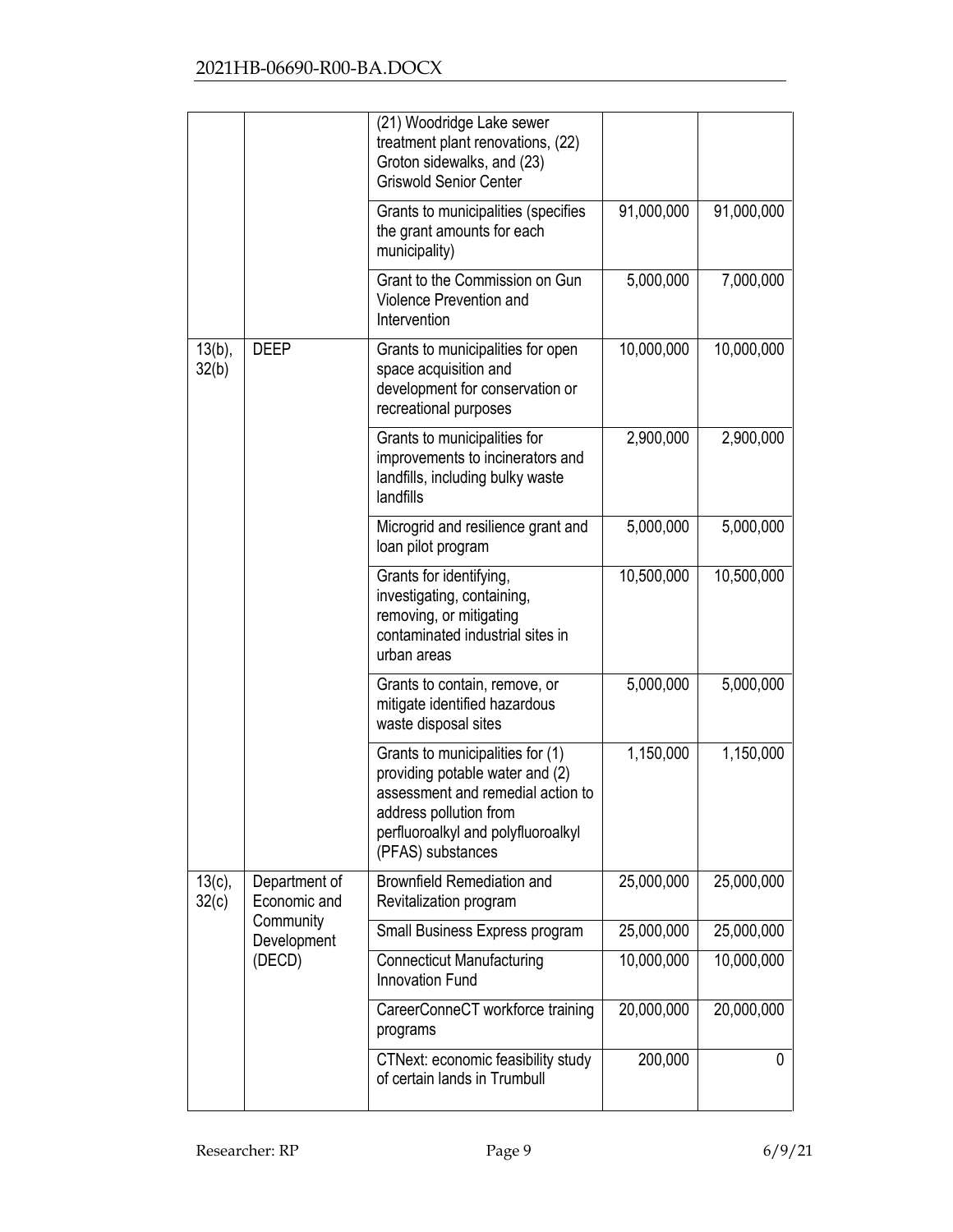| 13(d)              | <b>Connecticut Port</b><br>Authority                                 | Grants for improvements to deep<br>water ports, including dredging;<br>requires at least \$20 million to be<br>used for deep water ports outside<br>of New London                                                                                                                                                       | 50,000,000 | 0          |
|--------------------|----------------------------------------------------------------------|-------------------------------------------------------------------------------------------------------------------------------------------------------------------------------------------------------------------------------------------------------------------------------------------------------------------------|------------|------------|
| $13(e)$ ,<br>32(d) | Department of<br>Transportation<br>(DOT)                             | Grants to municipalities for the<br>Town Aid Road program                                                                                                                                                                                                                                                               | 30,000,000 | 30,000,000 |
| 13(f),<br>32(e)    | <b>SDE</b>                                                           | Grants to assist targeted local and<br>regional school districts for<br>alterations, repairs, improvements,<br>technology, and equipment in low-<br>performing schools                                                                                                                                                  | 5,000,000  | 5,000,000  |
| 13(g)              | Connecticut<br>Higher<br>Education<br>Supplemental<br>Loan Authority | Alliance District Teacher Loan<br>Subsidy Program                                                                                                                                                                                                                                                                       | 7,000,000  | 0          |
| $13(h)$ ,<br>32(f) | Department of<br><b>Public Health</b>                                | Health Disparities and Prevention<br>Grant Program; earmarks up to (1)<br>\$25 million for federal qualified<br>health centers (for FY 22,<br>\$300,000 of this amount may be<br>used to conduct a health<br>disparities study) and (2) \$15<br>million for mental health and<br>substance abuse treatment<br>providers | 40,000,000 | 40,000,000 |

EFFECTIVE DATE: July 1, 2021, for FY 22 bond authorizations and July 1, 2022, for FY 23 authorizations.

# <span id="page-9-0"></span>**§§ 39-50 — TRANSPORTATION BONDS**

*Authorizes new STO bonds in FYs 22 and 23 for DOT projects*

The bill authorizes up to \$836.9 million in new STO bonds in FY 22 and \$929.6 million in FY 23 for DOT projects, as shown in Table 2.

| <b>Authorized Program Areas</b>                     | <b>FY 22</b> | FY 23        |
|-----------------------------------------------------|--------------|--------------|
| <b>Bureau of Engineering and Highway Operations</b> |              |              |
| Interstate highway program                          | \$13,000,000 | \$13,000,000 |
| Urban systems projects                              | 16,750,000   | 16,750,000   |

**Table 2: STO Bond Authorizations for DOT Projects**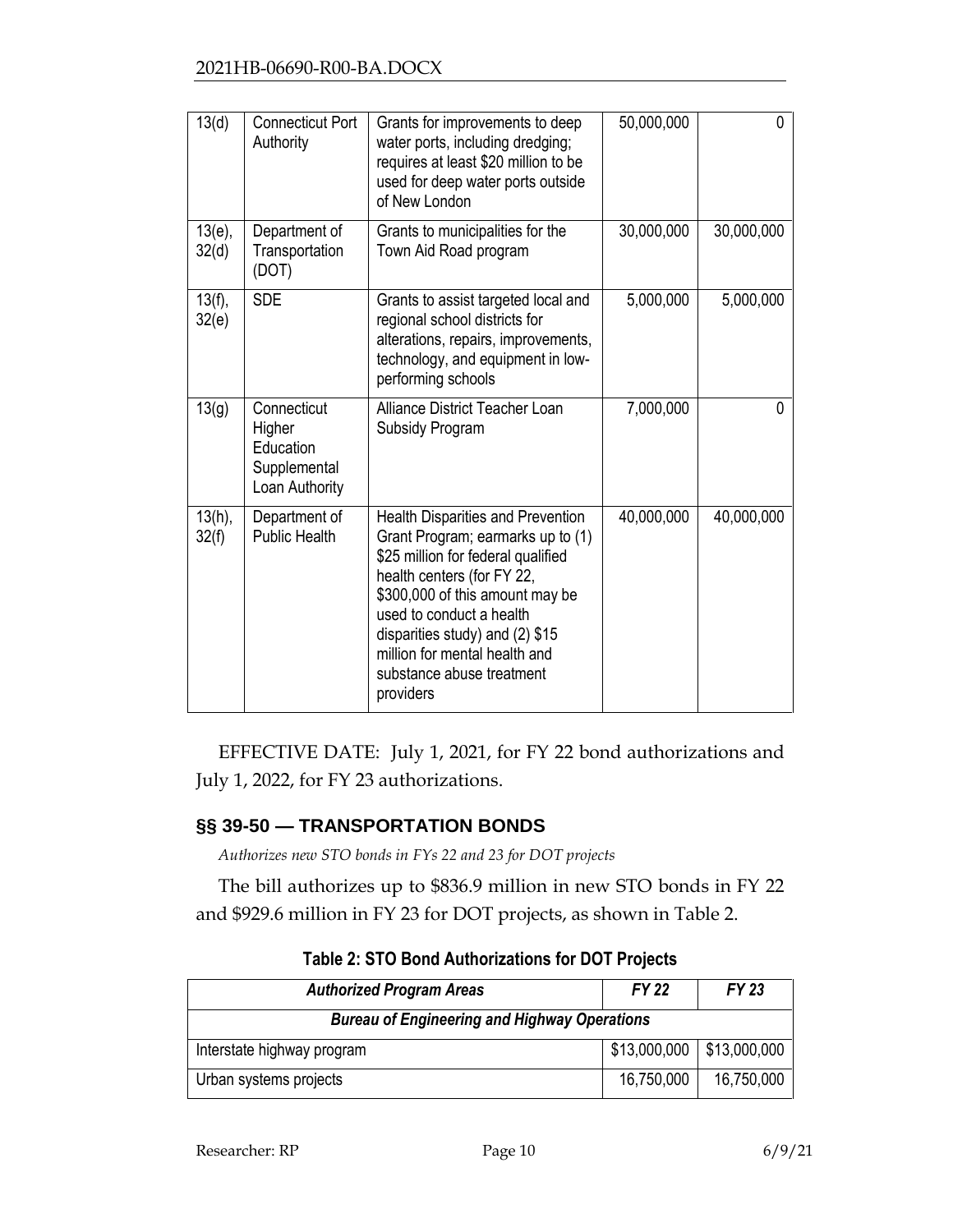| <b>Authorized Program Areas</b>                                                                                                                                                                                                                                                        | <b>FY 22</b> | FY 23       |
|----------------------------------------------------------------------------------------------------------------------------------------------------------------------------------------------------------------------------------------------------------------------------------------|--------------|-------------|
| Intrastate highway program                                                                                                                                                                                                                                                             | 63,000,000   | 72,000,000  |
| Environmental compliance, soil and groundwater remediation,<br>hazardous material abatement, demolition, salt shed<br>construction and renovation, storage tank replacement, and<br>environmental emergency response at or near state-owned<br>properties or related to DOT operations | 8,810,000    | 15,300,000  |
| State bridge improvement, rehabilitation, and replacement                                                                                                                                                                                                                              | 33,000,000   | 33,000,000  |
| Capital resurfacing and related reconstruction                                                                                                                                                                                                                                         | 107,500,000  | 107,500,000 |
| Fix-it-First bridge repair program                                                                                                                                                                                                                                                     | 74,000,000   | 155,000,000 |
| Fix-it-First road repair program                                                                                                                                                                                                                                                       | 65,785,000   | 64,783,000  |
| Local Transportation Capital Improvement Program                                                                                                                                                                                                                                       | 67,000,000   | 67,000,000  |
| Grants to municipalities for the Town Aid Road Program                                                                                                                                                                                                                                 | 30,000,000   | 30,000,000  |
| Local bridge program                                                                                                                                                                                                                                                                   | 10,000,000   | 10,000,000  |
| Highway and bridge renewal equipment                                                                                                                                                                                                                                                   | 19,000,000   | 19,000,000  |
| Community connectivity and alternative mobility program                                                                                                                                                                                                                                | 12,000,000   | 12,000,000  |
| <b>Bureau of Public Transportation</b>                                                                                                                                                                                                                                                 |              |             |
| Bus and rail facilities and equipment, including rights-of-way,<br>other property acquisition, and related projects                                                                                                                                                                    | 248,120,000  | 270,800,000 |
| <b>Bureau of Administration</b>                                                                                                                                                                                                                                                        |              |             |
| Department facilities                                                                                                                                                                                                                                                                  | 68,945,000   | 43,425,000  |

EFFECTIVE DATE: July 1, 2021, for FY 22 bond authorizations and July 1, 2022, for FY 23 authorizations.

## <span id="page-10-0"></span>**§§ 51-54, 56-57, 90-91 & 95 — BOND AUTHORIZATIONS FOR STATUTORY PROGRAMS AND GRANTS**

*Increases bond authorizations for various statutory grants and purposes and authorizes new bonding for these purposes for FYs 22 and 23*

The bill increases bond authorizations for various statutory grants and purposes and authorizes new bonding for these purposes for FYs 22 and 23, as shown in Table 3.

| Agency | <b>Purpose/Fund</b>                                              | <b>FY 22</b>  | FY 23        |
|--------|------------------------------------------------------------------|---------------|--------------|
| OPM    | Urban Act (economic and community<br>development project grants) | \$200,000,000 | \$40,000,000 |

**Table 3: Statutory Bond Authorizations for FYs 22 and 23**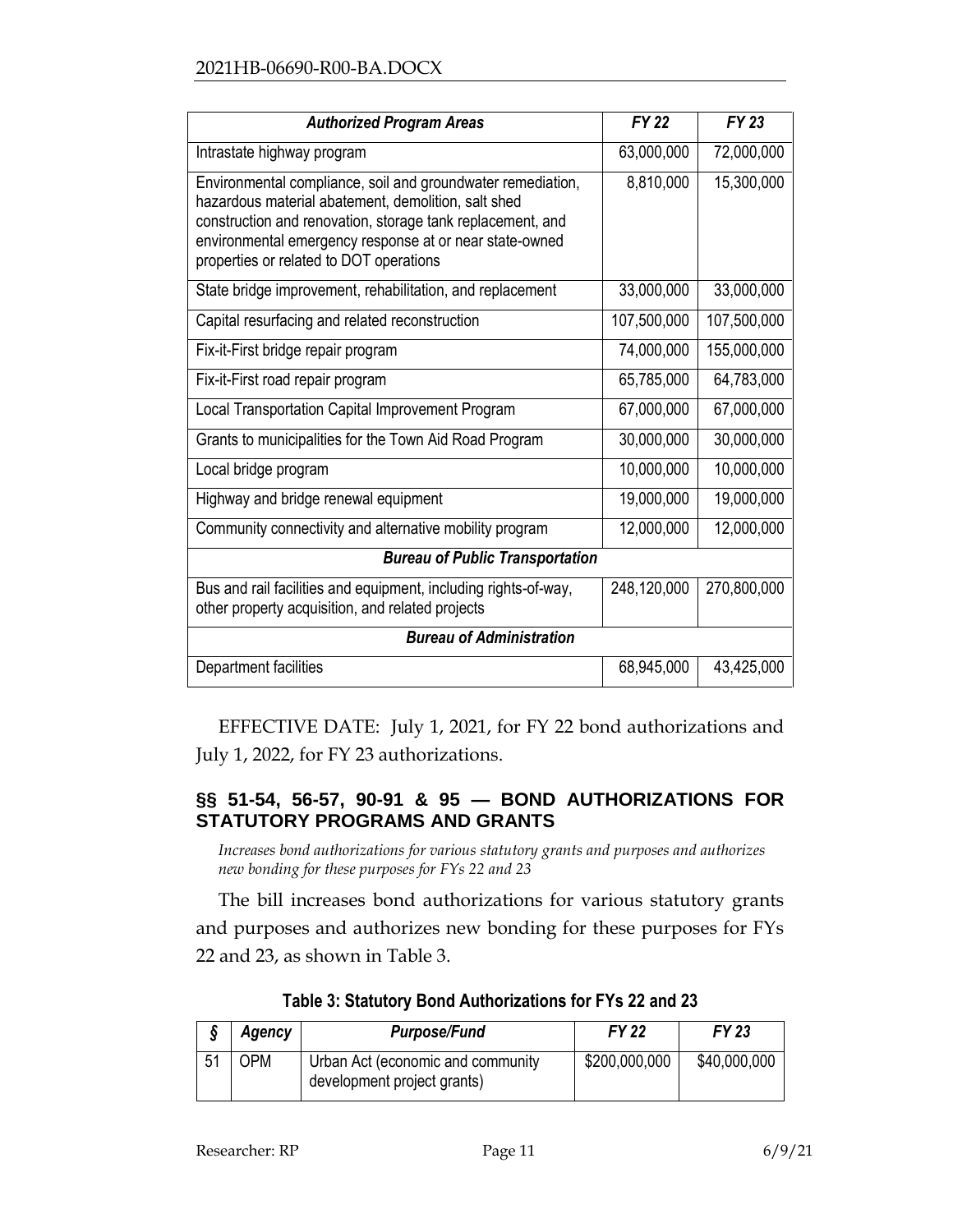| 52 | <b>OPM</b>   | <b>Small Town Economic Assistance</b><br>Program (STEAP)                                      | <sup>0</sup> | 15,000,000  |
|----|--------------|-----------------------------------------------------------------------------------------------|--------------|-------------|
| 53 | <b>OPM</b>   | Capital Equipment Purchase Fund                                                               | 10,000,000   | 10,000,000  |
| 54 | <b>OPM</b>   | Local Capital Improvement Program<br>(LoCIP)                                                  | 30,000,000   | 30,000,000  |
| 56 | <b>DOH</b>   | Housing Trust Fund                                                                            | 55,000,000   | 50,000,000  |
| 57 | <b>DAS</b>   | School construction projects                                                                  | 550,000,000  | 450,000,000 |
| 59 | <b>DEEP</b>  | Clean Water Fund grants                                                                       | 100,000,000  | 100,000,000 |
| 60 | <b>DEEP</b>  | Clean Water Fund loans (revenue<br>bonds)                                                     | 281,000,000  | 237,000,000 |
| 61 | <b>DEEP</b>  | Connecticut bikeway, pedestrian<br>walkway, recreational trail, and<br>greenway grant program | 3,000,000    | 3,000,000   |
| 62 | <b>SDE</b>   | School security infrastructure competitive<br>grant program                                   | 5,000,000    | 10,000,000  |
| 91 | <b>DESPP</b> | Nonprofit security infrastructure<br>competitive grant program (see § 91<br>below)            | 10,000,000   | 5,000,000   |

# *Crumbling Foundations Assistance Fund (§ 95)*

The bill increases the existing authorization for the Crumbling Foundations Assistance Fund by \$100 million, in the amounts of \$25 million per year for FY 23 through FY 26.

# <span id="page-11-0"></span>**§§ 58-88 — CHANGES TO EXISTING AUTHORIZATIONS**

*Cancels or reduces all or part of current bond authorizations for specified projects and grants; makes various language changes to existing authorizations*

## *Bond Cancellations and Reductions*

The bill cancels or reduces, by a total of \$143.6 million, all or part of current bond authorizations for the projects and grants shown in Table 4.

| 9     | <b>Agency and Purpose</b>                                                                                               | <b>Current</b><br>Authorization | Amount<br><b>Cancelled</b> |
|-------|-------------------------------------------------------------------------------------------------------------------------|---------------------------------|----------------------------|
| 58    | Office of Early Childhood: Smart Start<br>competitive grant program (reduces the<br>FY 21 authorization by \$5 million) | 63,519,149                      | 15,000,000                 |
| 63-64 | Judicial Department: development of a                                                                                   | 25,288,700                      | 500,000                    |

# **Table 4: Cancellations and Reductions**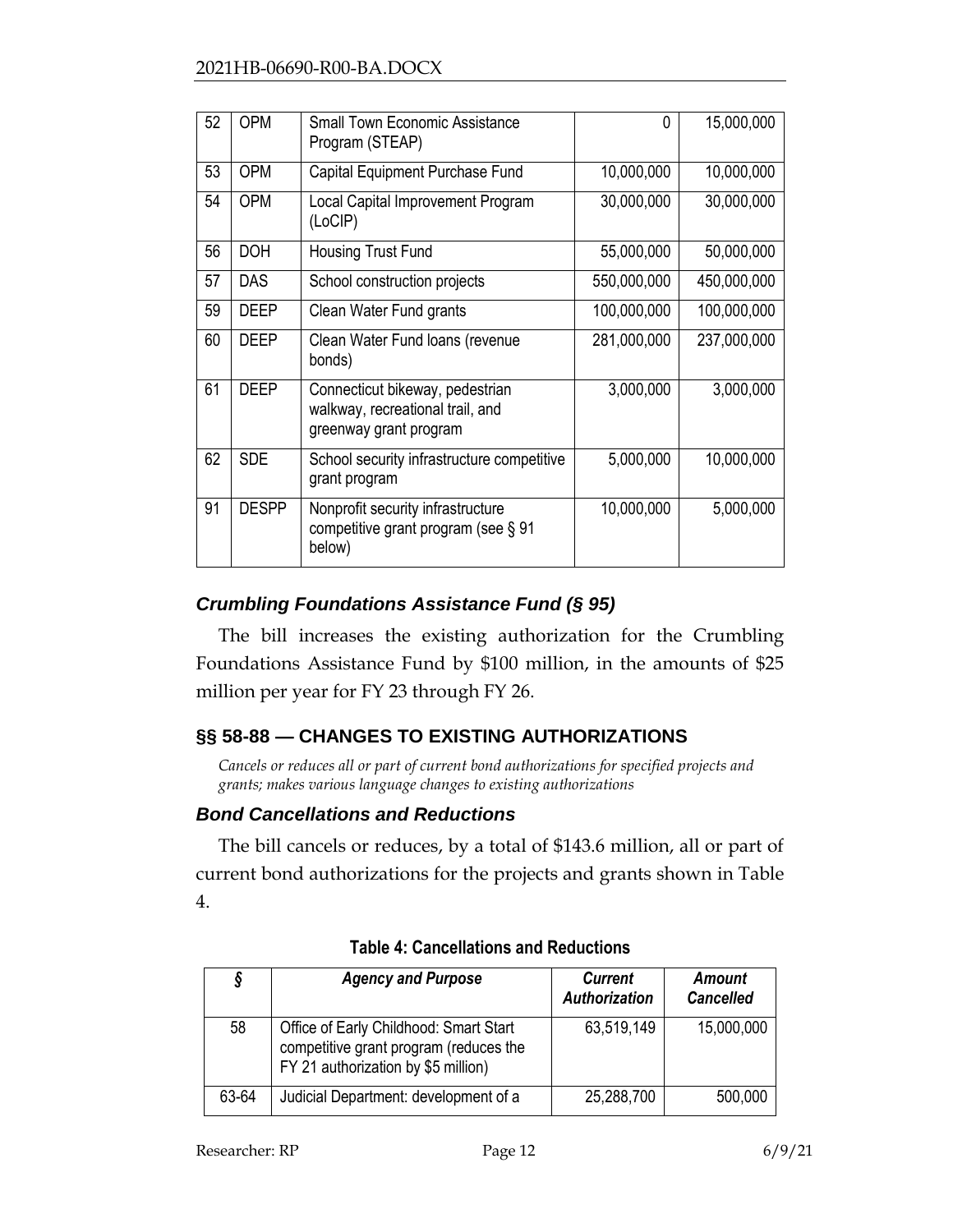|         | courthouse facility in Torrington                                                                                                                                                             |            |            |
|---------|-----------------------------------------------------------------------------------------------------------------------------------------------------------------------------------------------|------------|------------|
| 65-66   | DECD: Grant to Meriden for the West<br>Main Street streetscape project                                                                                                                        | 2,000,000  | 800,000    |
| 70-71   | SDE: Grants for Sheff magnet school<br>program capital start-up costs                                                                                                                         | 15,000,000 | 323,586    |
| 73-74   | DEEP: grant to Glastonbury to acquire<br>open space for conservation or municipal<br>purposes (expands the authorization's<br>allowable purposes to include<br>reimbursement of the purposes) | 10,000,000 | 7,000,000  |
| 75-76   | DESPP: planning and design for a new<br><b>Forensic Science Laboratory</b>                                                                                                                    | 6,000,000  | 5,000,000  |
| 77 & 79 | <b>DOL: Workforce Training Authority Fund</b>                                                                                                                                                 | 10,000,000 | 10,000,000 |
| 81-82   | DOL: Workforce Training Authority Fund                                                                                                                                                        | 20,000,000 | 20,000,000 |
| 84-85   | DOL: Workforce Training Authority Fund                                                                                                                                                        | 20,000,000 | 20,000,000 |
| 86-87   | <b>DOL: Workforce Training Authority Fund</b>                                                                                                                                                 | 20,000,000 | 20,000,000 |
| 88      | <b>Connecticut Municipal Redevelopment</b><br>Authority capitalization                                                                                                                        | 45,000,000 | 45,000,000 |

# *Microgrids (§§ 67 & 78)*

The bill changes the purpose of two existing bond authorizations for energy microgrids. Under current law, the authorizations (\$15 million and \$5 million, respectively) are for a program to establish energy microgrids to support critical municipal infrastructure. The bill instead directs them to the microgrid and resilience grant and loan pilot program.

## *Grant to Children's Museum in West Hartford (§ 69)*

The bill earmarks \$10 million of an existing bond authorization for nonprofits sponsoring children's museums, aquariums, and sciencerelated programs for a grant to the Children's Museum in West Hartford. It increases a corresponding bond supertotal by \$10 million.

# *Let's Go CT Capital Improvement Program (§ 72)*

The bill expands the purpose for which DOT may use an existing bond authorization under the Let's Go CT program. Under current law, the authorization is for a parking structure and pedestrian bridge in New Haven on the New Haven line. The bill expands it to also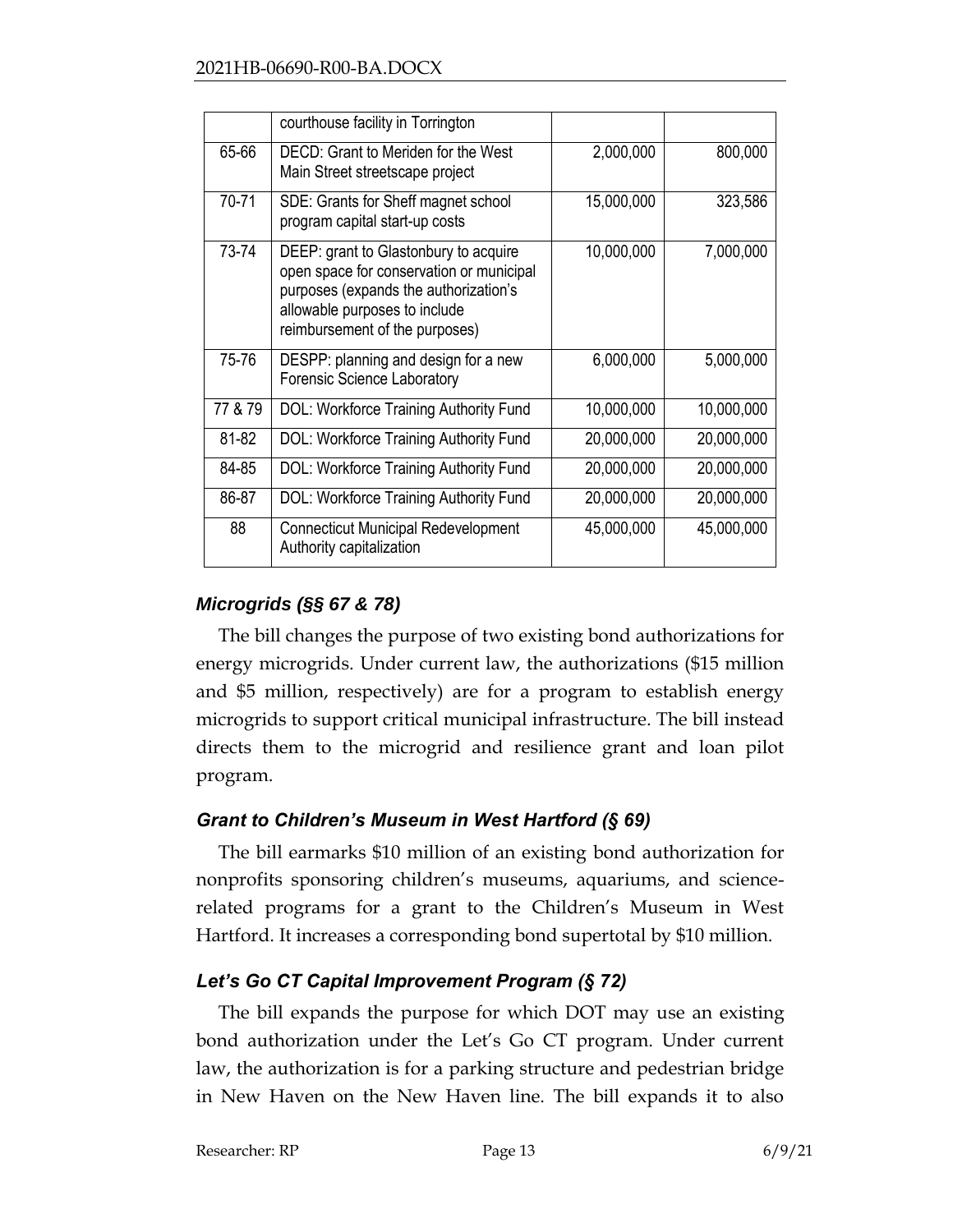include improvements to Union Station and the surrounding roadways in New Haven.

## *Healthy Homes Program (§§ 80 & 83)*

Current law authorizes bonds for the DOH and Connecticut Children's Medical Center's (CCMC) Healthy Homes Program that abates lead and addresses other environmental health and safety concerns in homes. The bill eliminates references to CCMC for purposes of these authorizations.

EFFECTIVE DATE: July 1, 2021, except for the change to the Let's Go CT program is effective upon passage.

## <span id="page-13-0"></span>**§ 90 — NONPROFIT ORGANIZATION SECURITY INFRASTRUCTURE COMPETITIVE GRANT PROGRAM**

*Allows for additional rounds of grant applications under the nonprofit organization security infrastructure competitive grant program*

Existing law requires DESPP to administer a competitive grant program to reimburse eligible nonprofit organizations for security infrastructure improvements. The bill eliminates the July 31, 2020, deadline to apply for the grants, thus allowing for additional rounds of grant applications. The bill also makes a conforming change by eliminating a provision for a second round of grant applications if there were remaining bonds funds after the first round.

EFFECTIVE DATE: July 1, 2021

## <span id="page-13-1"></span>**§§ 92-94 — CTNEXT INNOVATION PLACE PROGRAM**

*Authorizes \$64.2 million in bonds over a five-year period, from FY 22 to FY 26, to recapitalize CTNext's innovation place program*

This bill authorizes \$64.2 million in bonds over a five-year period, from FY 22 to FY 26, to recapitalize CTNext's innovation place program, as shown in Table 5. The bonds are subject to standard statutory bond issuance procedures and repayment requirements.

Under the bill, bond proceeds may generally be used for new and existing innovation places, except that the bill earmarks (1) \$10 million for deposit into the CTNext Fund in FY 24 to cover general operating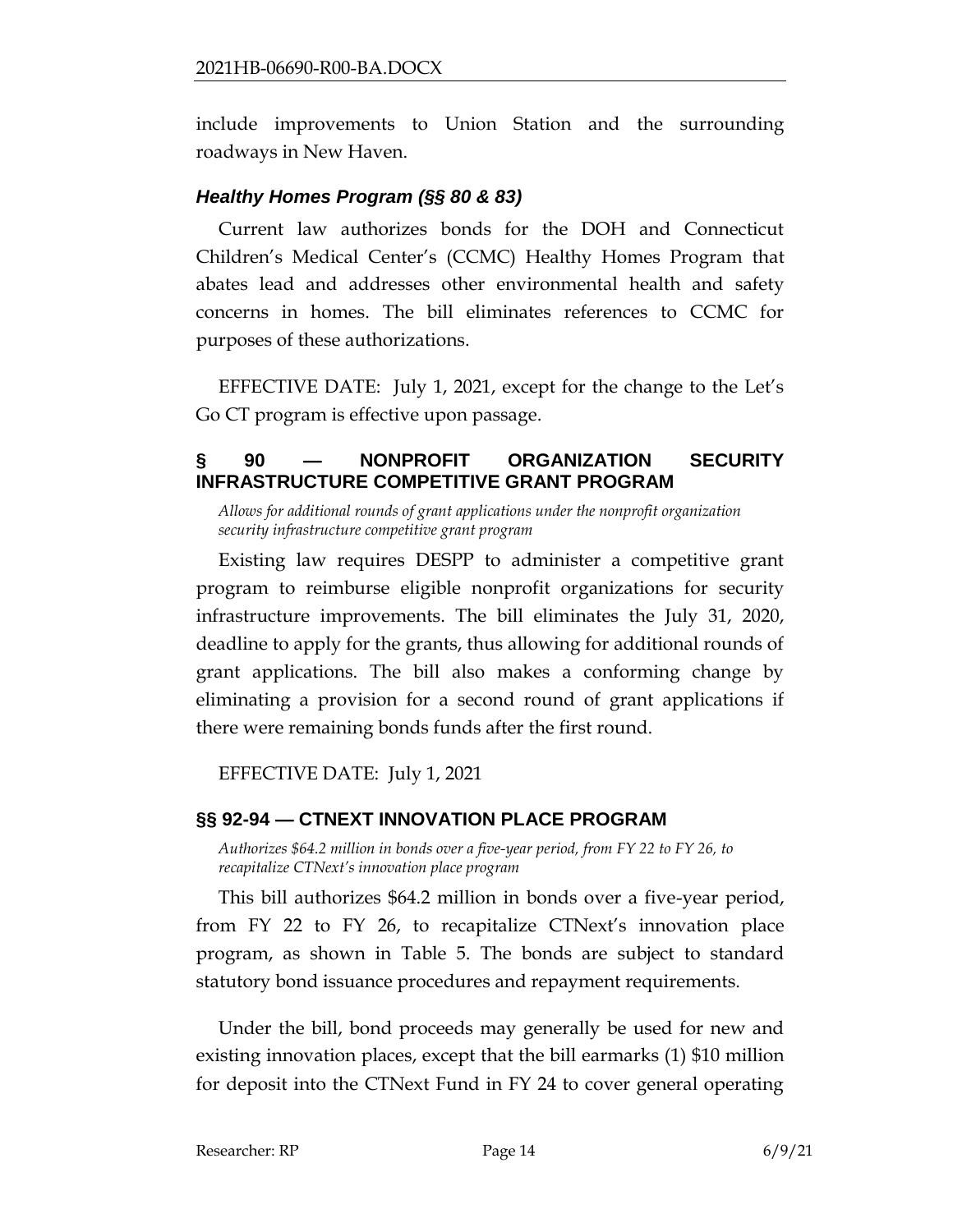expenses and (2) \$200,000 for an economic feasibility study of certain lands in Trumbull in FY 22.

| Amount (\$) |
|-------------|
| 200,000     |
| 13,500,000  |
| 23,500,000  |
| 13,500,000  |
| 13,500,000  |
|             |

**Table 5: CTNext Bond Authorizations**

The bill also reestablishes and makes permanent the requirement that the CTNext board report annually to the Commerce and Finance, Revenue and Bonding committees on the innovation place program's operation, effectiveness, and grant distribution. This requirement expired on September 30, 2020.

EFFECTIVE DATE: July 1, 2021

### <span id="page-14-0"></span>**§§ 96-98 — UCONN 2000 INFRASTRUCTURE PROGRAM**

*Increases bond authorizations for two existing UConn 2000 Phase III projects at the UConn Health Center*

### *Project Authorizations*

The bill increases bond authorizations for two existing UConn 2000 Phase III projects at the UConn Health Center, as shown in Table 6. The additions total \$80.1 million in new bond authorizations under the program.

| Project                                                                                                                                                                   | <b>Current</b><br><b>Authorization</b> | Bill's<br>Authorization | Change |
|---------------------------------------------------------------------------------------------------------------------------------------------------------------------------|----------------------------------------|-------------------------|--------|
| Deferred Maintenance/Code/ADA<br>Compliance/Infrastructure &<br>Improvements Renovation Lump Sum and<br>Utility, Administrative and Support<br>Facilities - Health Center | \$61                                   | \$110.1                 | \$49.1 |
| Telecommunications - Health Center                                                                                                                                        | 75                                     | 106                     | 31     |

### *Annual Bond Limits*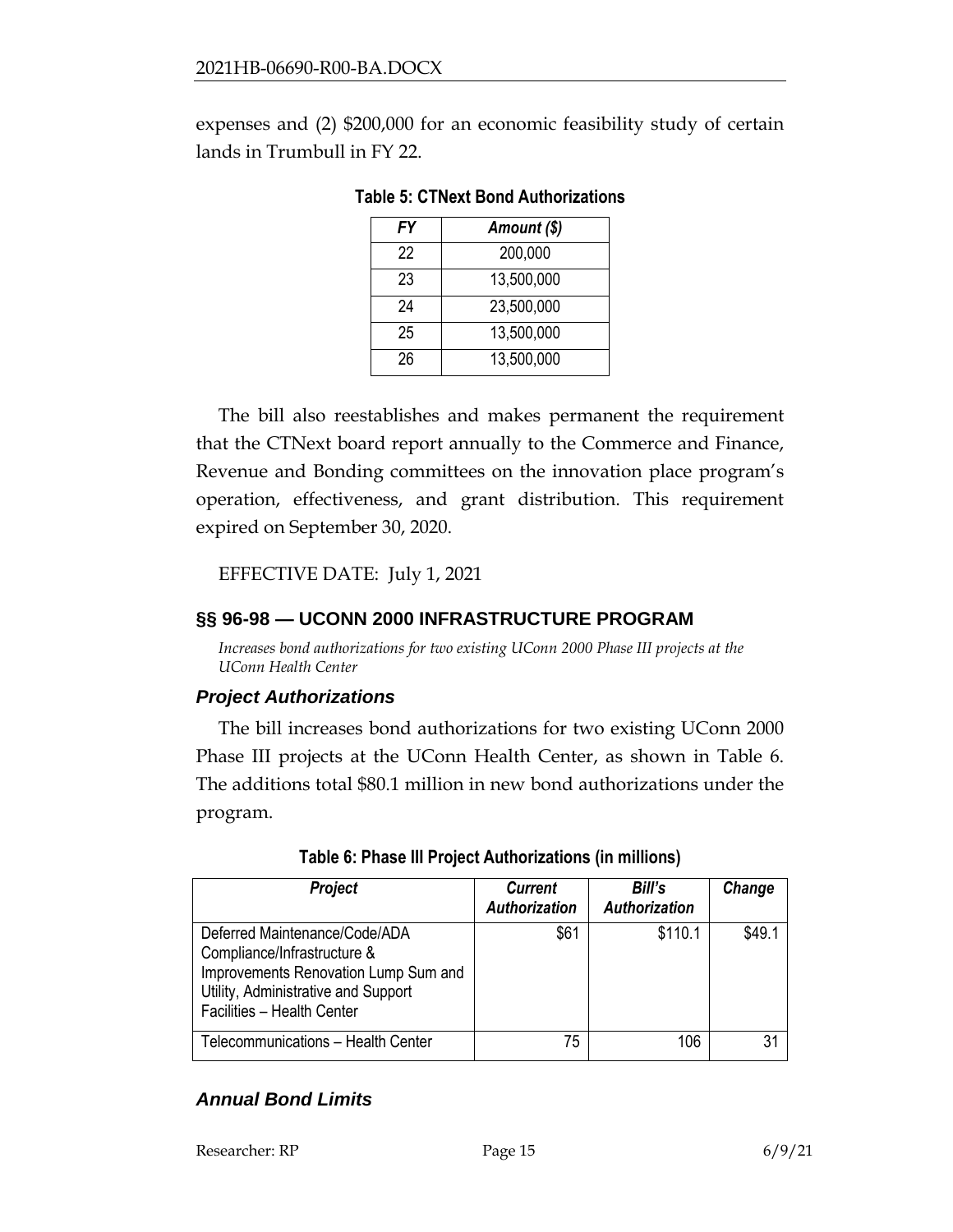To conform to the increased bond authorization, the bill adjusts the annual bond limits for the UConn 2000 program for FY 22 and FY 23 by \$57.1 million and \$23 million, respectively.

EFFECTIVE DATE: July 1, 2021

## <span id="page-15-0"></span>**§§ 99 & 100 — UCONN FACULTY RECRUITMENT AND HIRING PROGRAM**

*Authorizes \$46.1 million in bonds over a five-year period a new research faculty recruitment and hiring program at UConn*

The bill (1) requires UConn to begin a new research faculty recruitment and hiring program and (2) authorizes \$46.1 million in bonds over a five-year period, from FY 22 to FY 26, for this purpose, as shown in Table 7. The bonds are subject to standard statutory bond issuance procedures and repayment requirements.

| FY | Amount (\$) |
|----|-------------|
| 22 | 6,460,000   |
| 23 | 11,729,200  |
| 24 | 14,489,200  |
| 25 | 9,220,000   |
| 26 | 4,201,600   |

**Table 7: UConn Bond Authorizations**

Under the bill, the faculty recruitment and hiring program must be implemented according to the plan that existing law requires UConn's Board of Trustees to develop biennially for recruiting and hiring research faculty, including those whose research is focused on societal needs or can be commercialized. The program must be used to (1) hire faculty meeting specified qualifications and (2) support the faculty's compensation and related construction, renovation, and equipment costs.

The program is for hiring faculty with demonstrated excellence in their research field and an interest in (1) collaborating on research that meets societal needs or (2) commercializing discoveries, innovations, or technologies. These are the same qualifications specified in the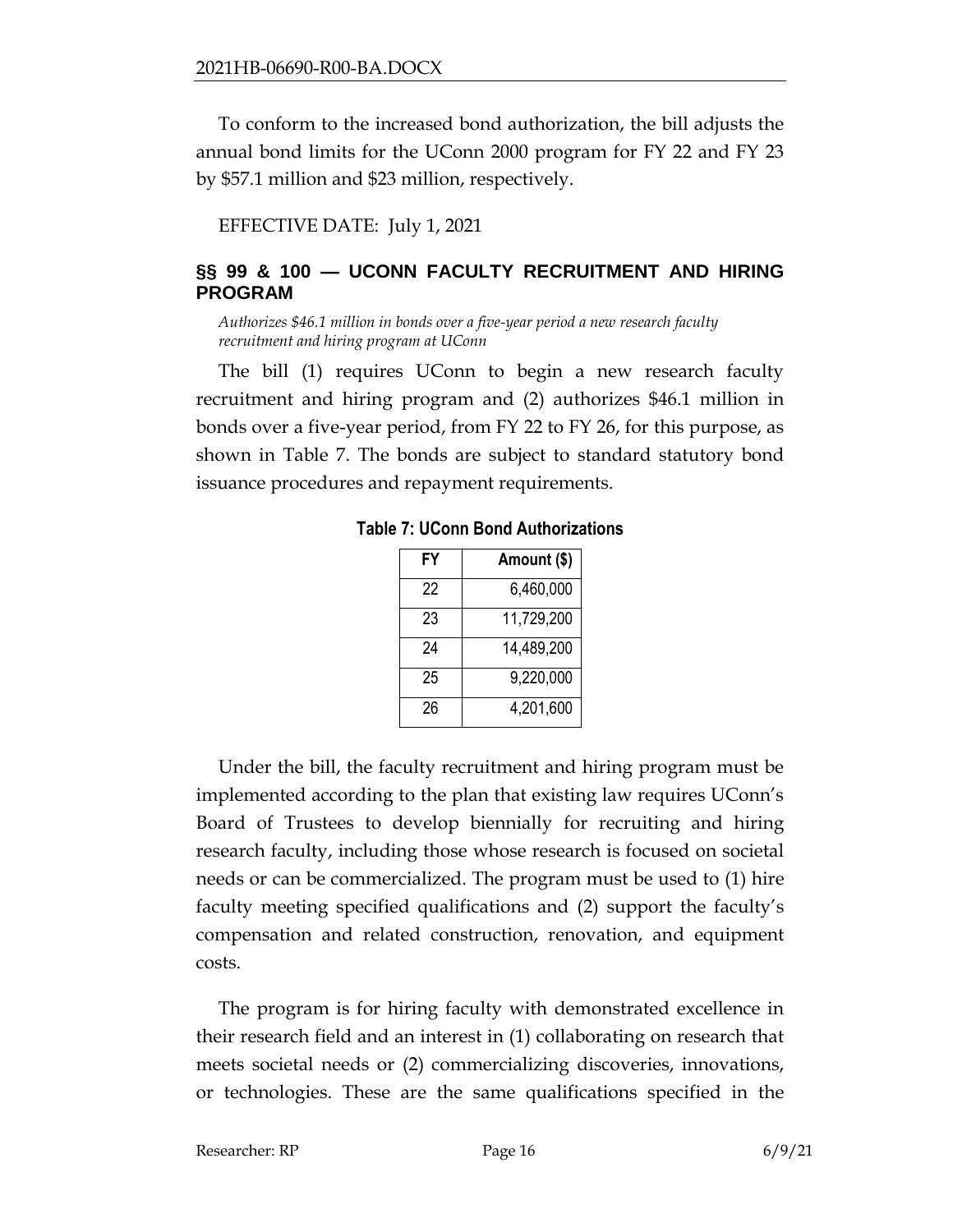existing faculty recruitment program UConn must develop, maintain, and revise. Under the bill, the new program must be used to help UConn meet existing research faculty recruitment goals and requirements. Specifically, the goals are to (1) support Connecticut's economic development through faculty research and (2) promote core sectors of the state economy by accelerating the pace of applied research and development.

Under the bill, through this new program, UConn must (1) encourage and facilitate creating new business ventures in the state that fuel economic growth and (2) provide resources for proof of concept, technology maturation, early- and later-stage venture capital funding, and other measures that encourage expanding UConn's entrepreneurial ecosystem.

The bill requires UConn's president to report on the program's implementation in his annual report on the university's progress toward the hiring goals in its faculty recruitment plan. By law, this report is submitted to the Higher Education and Finance, Revenue and Bonding committees.

EFFECTIVE DATE: July 1, 2021

# <span id="page-16-0"></span>**§ 101 — GRANT TO BROOKLYN FOR RIVERSIDE PARK**

*Requires DEEP to pay a grant of \$150,000 to Brooklyn for Riverside Park improvements*

The bill requires the DEEP commissioner to pay, from grants authorized under the Urban Act program, a grant of \$150,000 to Brooklyn to reimburse it for Riverside Park improvements.

EFFECTIVE DATE: Upon passage

# <span id="page-16-1"></span>**§ 102 — CONNECTICUT PORT AUTHORITY**

*Authorizes up to \$25 million in GO bonds over a five-year period for the Connecticut Port Authority* 

The bill authorizes up to \$25 million in GO bonds over a five-year period for the Connecticut Port Authority (CPA), capped at \$5 million in each year from FY 22 through FY 26. If CPA does not use all or part of the capped amount in a fiscal year, that amount is added to the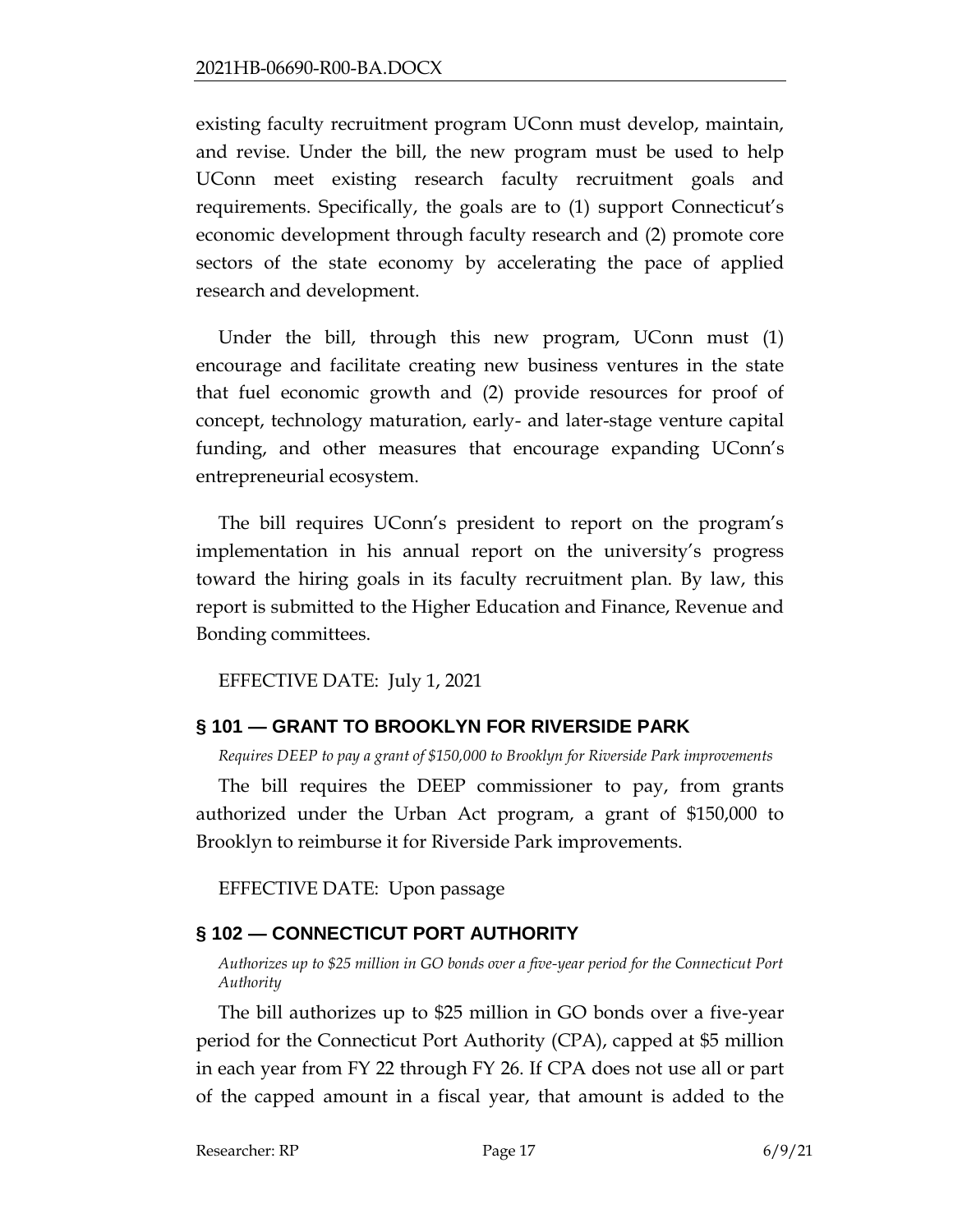capped amount for the following year.

The bill requires CPA to enter into a memorandum of understanding (MOU) with the OPM secretary and state treasurer regarding the bond issuance, including the extent to which federal, private, and other available funds should be added to the bond proceeds. The MOU must provide for the issuance of these bonds to fund CPA's port projects in towns other than New Haven, New London, or Bridgeport. (The state's three deep water ports are in these cities.) The MOU is subject to the State Bond Commission's approval, which satisfies the standard approval requirements under the GO Bond Procedure Act.

Subject to the caps, the bill deems the principal amount of the authorized bonds to be an appropriation, allocation, and allotment of the bond amounts. The bonds are subject to standard statutory conditions.

EFFECTIVE DATE: Upon passage

### <span id="page-17-0"></span>**§§ 103-111 — CONNECTICUT BABY BOND TRUST**

*Establishes the Connecticut Baby Bond Trust program, administered by the state treasurer, and authorizes up to \$600 million in bonds for the program*

### *Overview*

The bill establishes the Connecticut Baby Bond Trust program, administered by the state treasurer, and authorizes up to \$600 million in bonds for the program from FYs 23 through 34. Under this program, the treasurer must (1) create accountings for babies born on or after July 1, 2021, whose births were covered under HUSKY (i.e., designated beneficiaries) and (2) deposit \$3,200 into each designated beneficiary's account at birth. Once they have reached age 18, designated beneficiaries that meet the bill's eligibility requirements may receive the funds in their accountings, including any investment earnings, to be used for an eligible expenditure. Eligible expenditures generally include those for education, home-buying, business investments, and personal financial investments.

EFFECTIVE DATE: July 1, 2021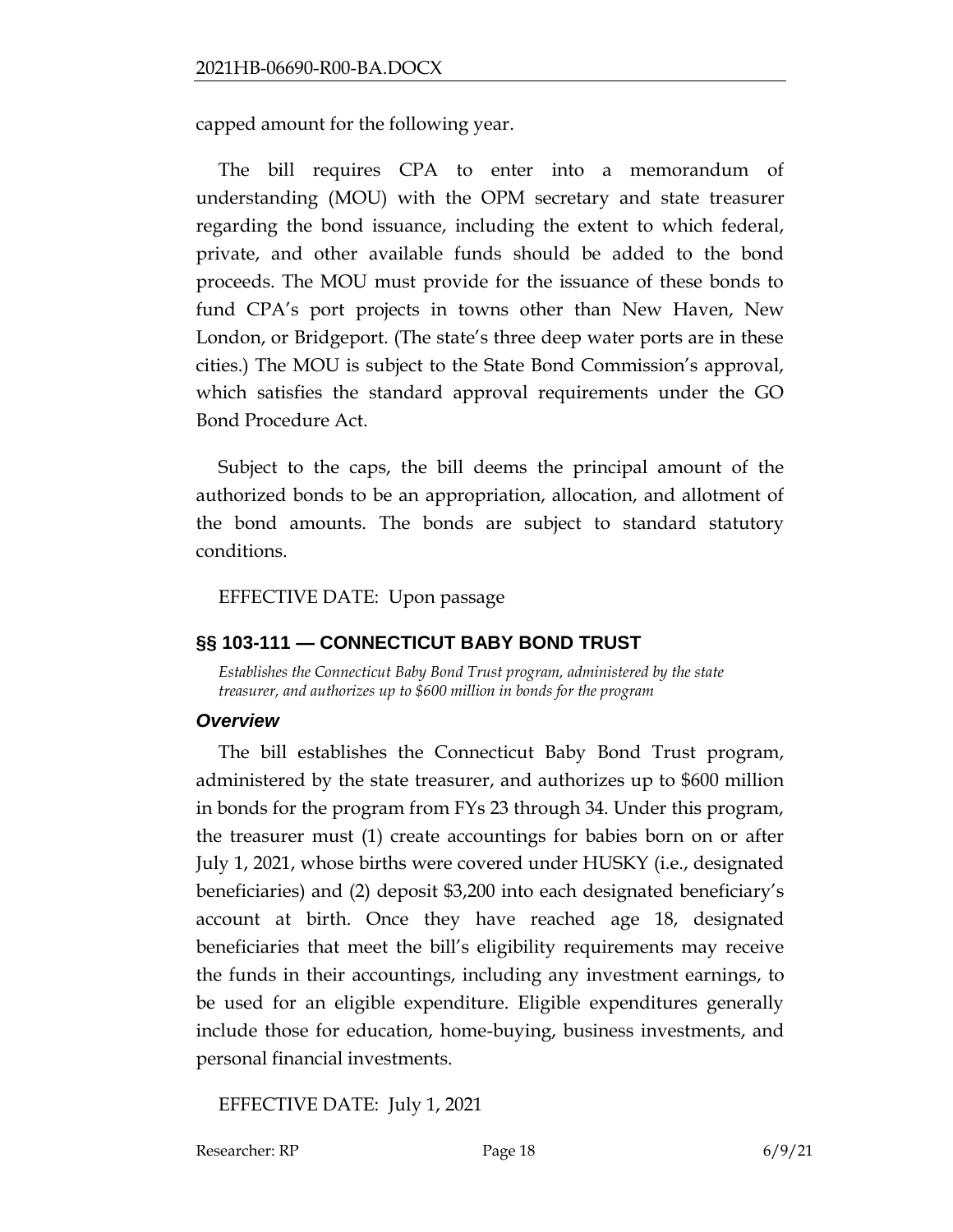### *Trust Requirements (§ 104)*

Under the bill, the trust is an instrumentality of the state performing essential governmental functions. It receives and holds all deposits, gifts, bequests, endowments, government grants, and other sources of funds, and the earnings on those funds, until disbursed to a designated beneficiary.

 The bill requires that deposits be made in cash and specifies that funds in the trust are not the property of the state and cannot be combined with state funds. The bill also specifies that the trust is not a state department, institution, or agency, and the state has no claim on its funds. The trust must continue to exist as long as it has deposits or obligations and until terminated by law. Unclaimed assets escheat to the state under the law for unclaimed property held by a fiduciary.

Under the bill, any contract entered into by the trust, or any obligation of the trust, is not a state debt or obligation, and the state has no obligation on account of the trust. Amounts that must be paid from the trust are limited to the amount deposited in the trust available for the payments. The trust's deposits may be disbursed only in accordance with the bill.

## *Treasurer's Authority and Powers (§§ 104 & 105)*

Under the bill, the state treasurer must receive, maintain, administer, invest, and disburse the trust's money. On behalf of the trust and to carry out its purposes, he may:

- 1. receive and invest the trust's money as described below;
- 2. enter contractual agreements for services for the trust (e.g., legal, actuarial, administrative, and consulting) and pay for them with the trusts' assets;
- 3. procure insurance;
- 4. apply for, accept, and spend public or private donations to enable the trust to achieve its objectives;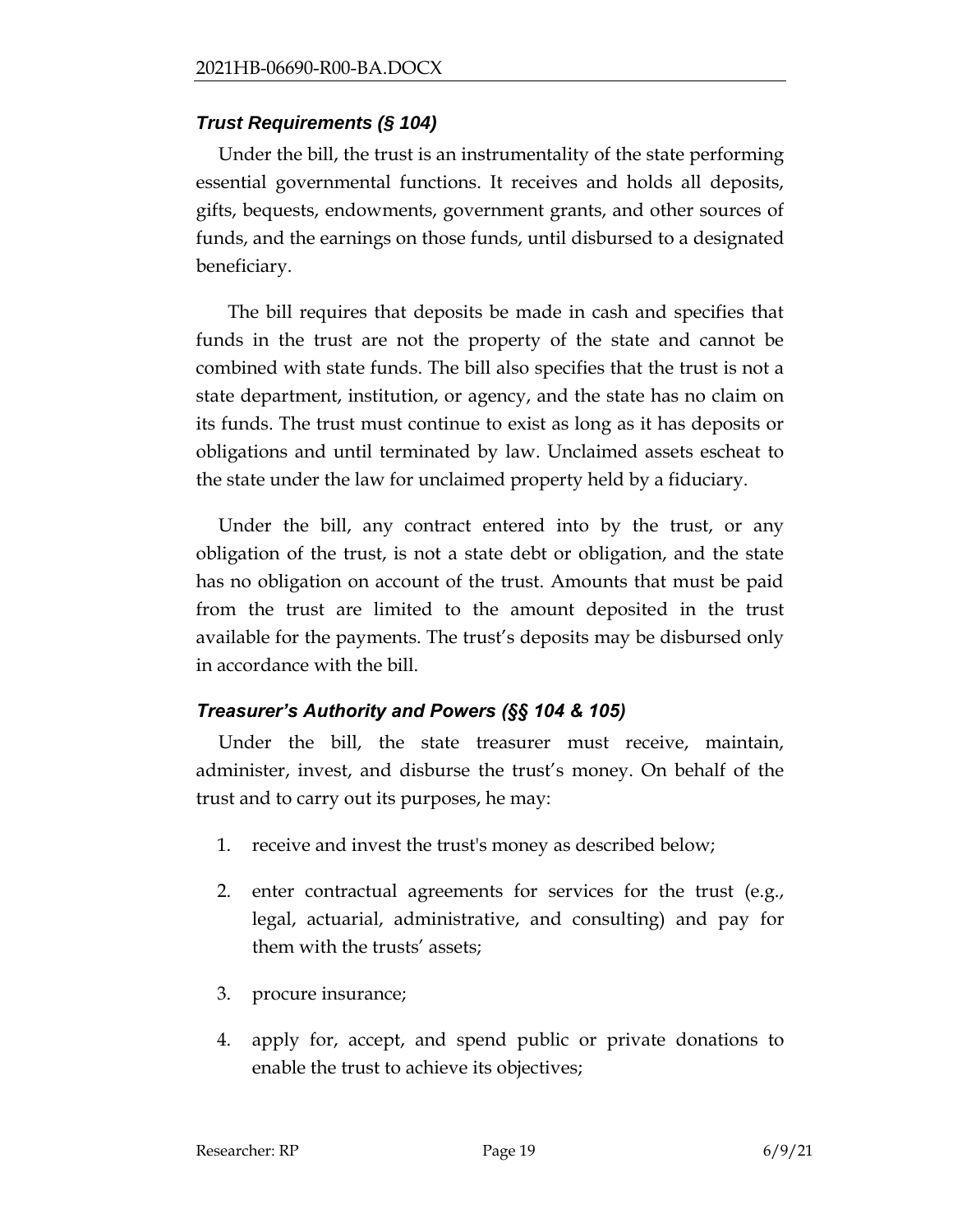- 5. adopt regulations;
- 6. sue and be sued;
- 7. establish funds within the trust; and
- 8. take other necessary action to carry out the bill's purposes and incidental to the treasurer's duties under the bill.

## *Investment (§ 106)*

The act requires the state treasurer to (1) invest the trust's funds in a reasonable way to achieve its objectives; (2) exercise a prudent person's care and discretion; and (3) consider such things as rate of return, risk, maturity, portfolio diversification, liquidity, projected disbursements and expenditures, and expected deposits and other gifts. He need not require it to invest in government bonds or other funds he administers. The bill requires that the trust's assets be continuously invested and reinvested, consistent with the trust's objectives, until they are disbursed for eligible expenditures or spent on the trust's operational expenses.

# *State Tax Exemption (§107)*

The bill provides that the trust's property and earnings are exempt from all state and local taxes.

# *Disregard for Assistance Programs and Need-Based Aid (§ 108)*

The bill specifies that, to the extent federal law allows, and regardless of any state statute, funds invested in the trust are not considered assets or income for purpose of determining an individual's eligibility for (1) any Department of Social Services (DSS) administered assistance program or (2) need-based, institutional aid grants offered at the state's public eligible educational institutions. The bill does not define eligible educational institutions for this purpose.

# *Designated Beneficiary Accountings (§§ 109-110)*

*Initial Deposit.* The state treasurer must establish an accounting for each designated beneficiary and transfer \$3,200 to the accounting at birth. Each beneficiary's accounting must include the amount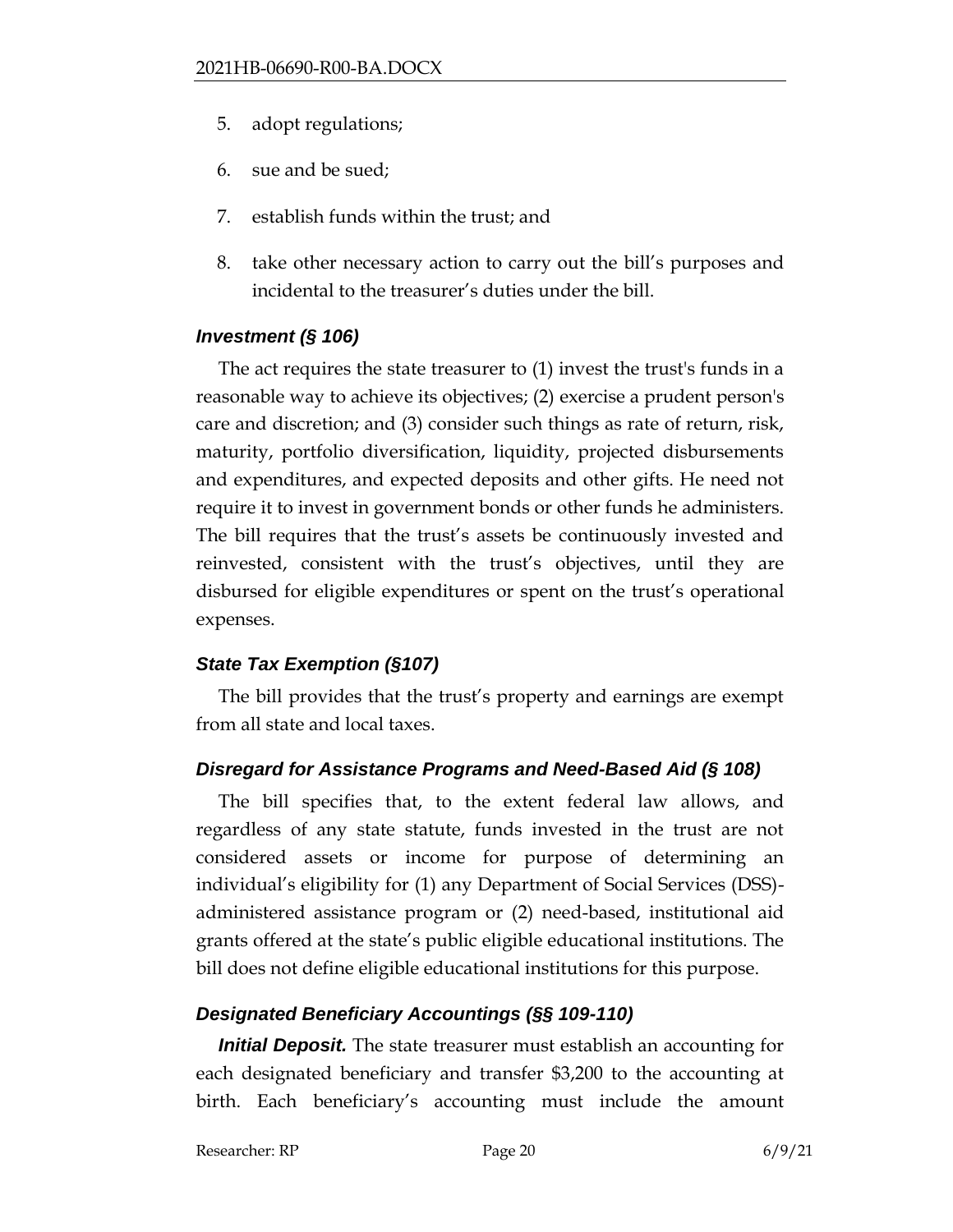transferred at birth, plus the beneficiary's pro rata share of the trust's total net investment earnings.

*Claims for Eligible Expenditures.* A designated beneficiary is eligible to receive the total amount in his or her accounting for an eligible expenditure if he or she (1) is age 18 to 29, (2) has completed a financial literacy requirement prescribed by the treasurer, and (3) is a state resident at the time of the claim. "Eligible expenditures" include any of the following expenses, as prescribed by the treasurer: (1) education, (2) purchasing a home in the state, (3) investing in a business here, or (4) investing in financial assets or personal capital that provides long-term wage or wealth gains. The bill allows the treasurer to adopt regulations for these provisions.

## *MOU With DSS (§109)*

The bill requires the treasurer and DSS to enter into an MOU to establish information-sharing practices in order to carry out these provisions. It makes the MOU contingent on adequate consent authorizing the disclosure of designated beneficiaries' confidential information under any applicable state or federal laws.

# *Bond Authorization (§ 111)*

The bill authorizes the state treasurer to issue up to \$600 million in state GO bonds for the program, in amounts of up to \$50 million per year from FYs 23-34. It also authorizes him to issue (1) additional bonds or other debt to fund the issuance costs and (2) refunding bonds to retire bonds previously issued under this provision.

Beginning by September 1, 2022, and annually thereafter, the bill requires DSS to inform the treasurer of the number of designated beneficiaries born in the prior fiscal year. The treasurer must then promptly submit to the governor and OPM secretary a calculation of the total amount required for the deposits for these beneficiaries. No later than 30 days after this submission, the governor may approve or disapprove all or some of the amount by notifying the treasurer, in writing, of his decision and the reasons for it. If the governor does not act within 30 days, the bond issuance for that fiscal year is deemed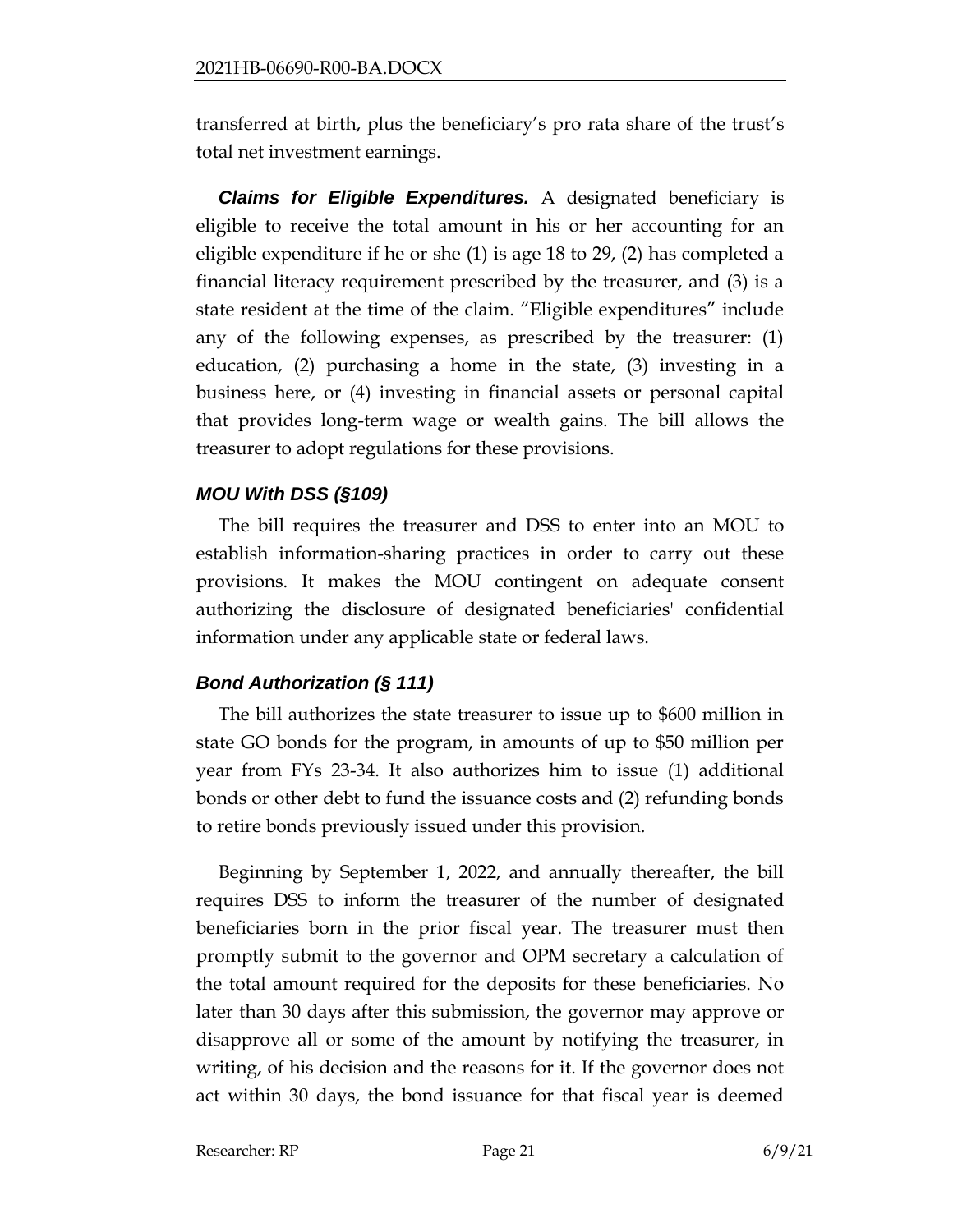approved. The treasurer may issue bonds in that amount, subject to the annual cap, plus additional amounts for issuance costs and capitalized interest, if any.

If the amount required for the deposits in any fiscal year is less than the capped amount, or if the governor disapproves some or all of the issuance for that year, the remaining amount under the cap is carried forward and added to the capped amount for a subsequent fiscal year, but no later than FY 33. Issuance costs may be added to the capped amount in each fiscal year.

If the governor approves only a portion of the total amount the treasurer calculated in his report, or if the amount calculated by the treasurer exceeds the annual allocation cap, the amount credited for each designated beneficiary's account for that fiscal year must be proportionately reduced.

Subject to the bill's capping provisions and following the governor's approval or deemed approval of the issuance, the bill deems the principal amount of the authorized bonds to be an appropriation and allocation of the bond amounts and an allotment by the governor of funds. The treasurer may make the deposit to the trust from available funds regardless of whether the authorized bonds have then been issued and must maintain a separate, nonlapsing account to record the bond proceeds and deposits made.

The bill incorporates and applies to the bonds applicable statutory provisions relating to state bonds, including provisions authorizing the treasurer to make contracts, agreements, and promises relating to the bonds; and establishing the procedure and venue for, and state defenses in, any bondholder lawsuit under contracts, agreements, and covenants relating to the bonds.

The bill allows the treasurer to make whatever representations and agreements are necessary or appropriate to ensure that note holders receive available federal tax benefits on note interest. The agreements may include (1) promises to provide secondary market disclosure information; (2) arrangements for the information to be provided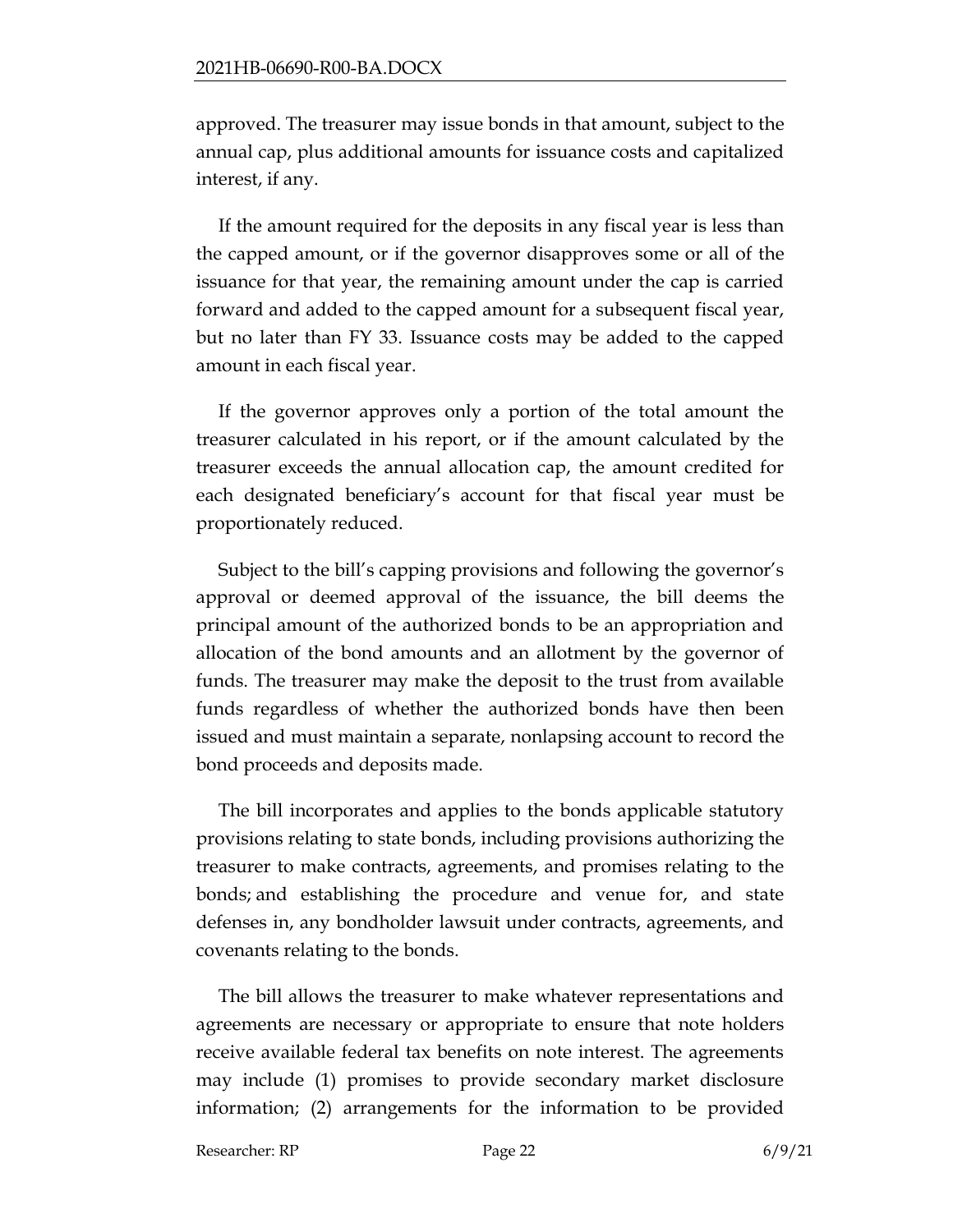through an agent or trustee; and (3) remedies, limited to specific performance, for breaching an agreement. (A "secondary market" is any sale after the initial public offering.)

The bill makes the bonds legal investments for banks, insurance companies, fiduciaries, and public bodies and allows public officers to accept them for any purpose for which they may receive or deposit state obligations.

## <span id="page-22-0"></span>**§ 112 — COMMUNITY INVESTMENT FUND 2030**

*Authorizes up to \$875 million in bonds for a five-year bonding program to fund qualifying projects and grants in distressed communities; establishes a 21-member board to make funding recommendations under the program; authorizes an additional \$1.25 billion of bonds for the program that is contingent on agreement between the governor and board and the legislature reauthorizing the program; beginning in FY 22, requires \$125 million of the funds available for the state's Economic Action Plan to be reserved for specified projects meeting specified criteria*

The bill establishes a five-year bonding program, from FYs 23-27, to fund qualifying projects and grants in eligible municipalities that are designated as public investment communities (PIC) or alliance districts (see BACKGROUND). It establishes a 21-member board, the Community Investment Fund 2030 board, within the Department of Economic of Community Development (DECD), to accept applications for funding under the program from municipalities, community development corporations, and nonprofits undertaking eligible projects. The bill establishes a process by which the board reviews the applications and submits them to the governor for his review. Each eligible project for which the governor recommends a bond allocation must be considered at a Bond Commission meeting within two months after the board's recommendation to the governor.

The bill also authorizes an additional five years, \$1.25 billion of bonding under the program, from FYs 28-32, but makes the authorization contingent on agreement between the governor and board and the legislature reauthorizing the program.

EFFECTIVE DATE: Upon passage

## *Community Investment Fund 2030 Board*

Researcher: RP Page 23 6/9/21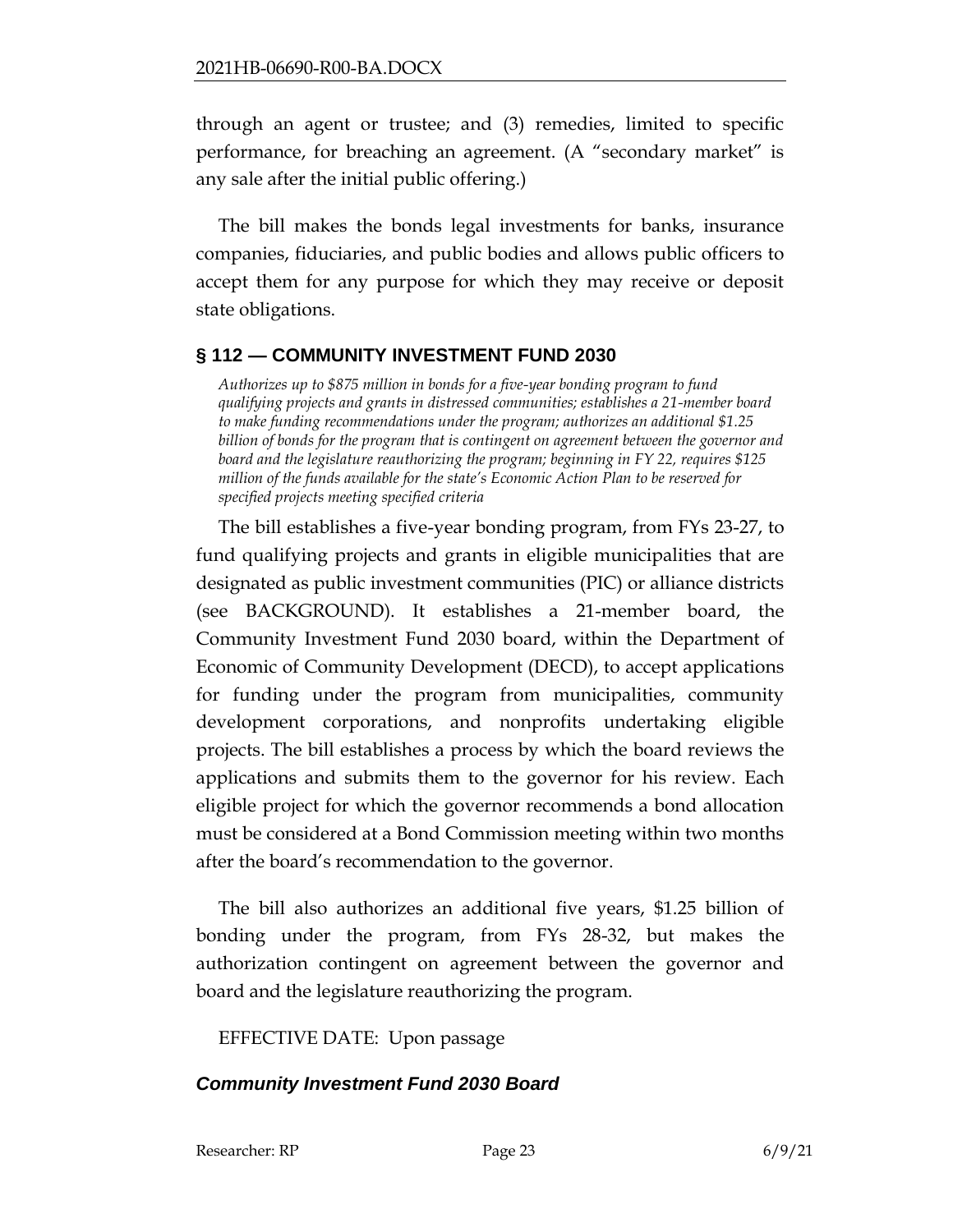*Members and Appointing Authorities.* The bill establishes the Community Investment Fund 2030 board within DECD. Under the bill, the board is comprised of 17 ex-officio members and four appointed members. The ex-officio members are the (1) top six legislative leaders; (2) two chairpersons of the Finance, Revenue and Bonding Committee's general bonding subcommittee; and (3) OPM secretary, attorney general, treasurer, comptroller, secretary of state, and economic and community development commissioner, administrative services, social services, and housing commissioners, or their designees. The four appointed members are as follows:

- 1. one each appointed by the House speaker and Senate president pro tempore who must be members of the General Assembly's Black and Puerto Rican Caucus, and
- 2. two appointed by the governor.

*Appointments.* The appointing authorities must make their initial appointments within 60 days after the bill's passage. The governor's appointees' terms are coterminous with the governor's term or until their successors are appointed, whichever is later. Appointing authorities must fill any vacancies for the balance of the unexpired term.

*Conflicts of Interest.* The bill provides that it is not a conflict of interest for a trustee, director, partner, officer, stockholder, proprietor, counsel, or employee of any person to serve as a board member, provided the individual abstains from deliberation, action, or vote by the board in specific respect to such person, firm, or corporation. The governor's appointed members are considered public officials and must follow the code of ethics for public officials.

*Meetings and Procedures.* The House speaker and Senate president must serve as the board's chairpersons and must schedule its first meeting by January 1, 2022. The board must meet at least quarterly.

Eleven board members constitute a quorum for transacting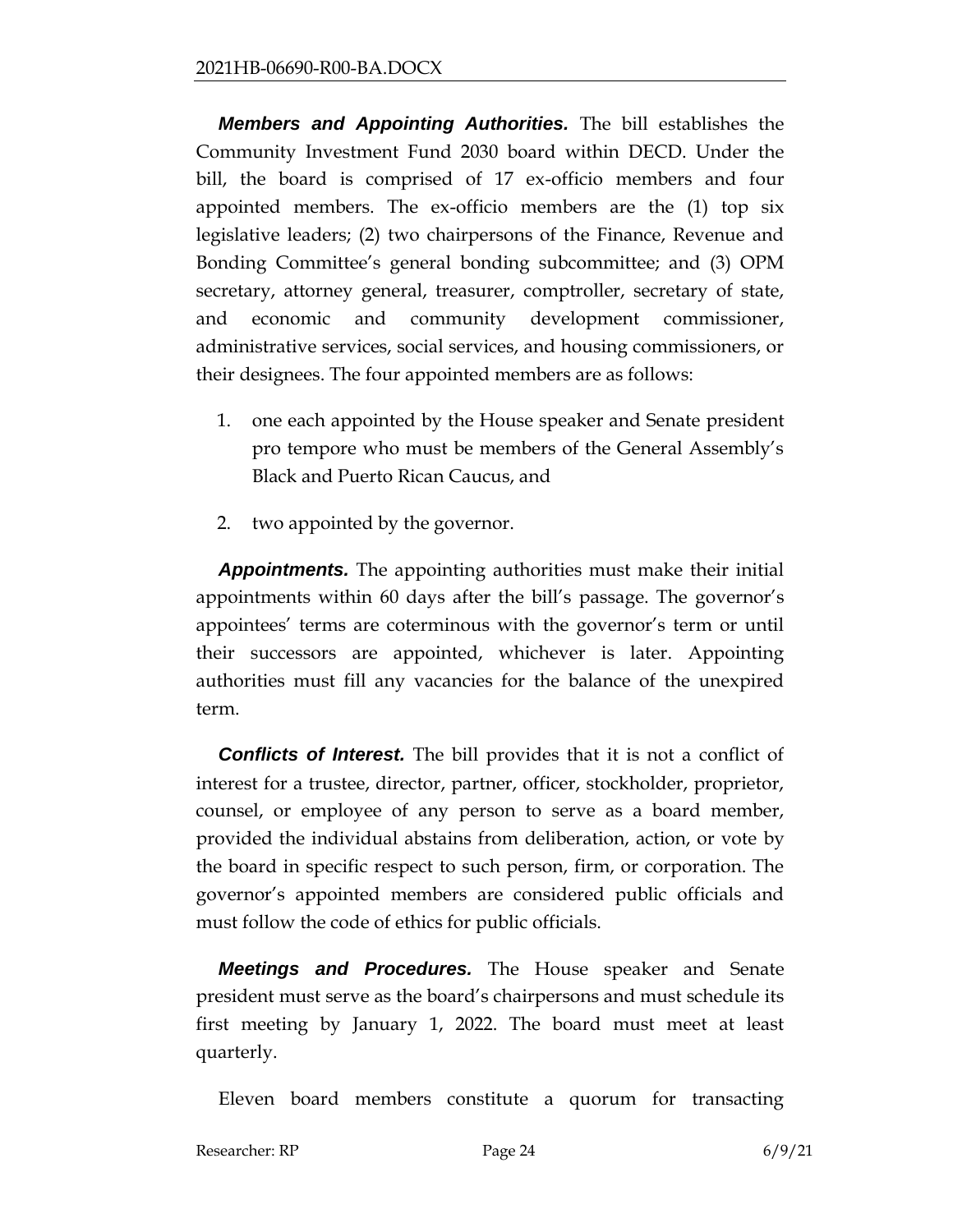business. Appointees are not compensated but may, within available funds, be reimbursed for necessary expenses they incur in performing their duties.

**Staff.** The DECD commissioner or his designee (i.e., the "administrator") must hire any additional employees necessary to help the board carry out its duties.

*Powers and Duties.* The bill authorizes and requires the board to:

- 1. review eligible projects to be recommended to the governor as described below,
- 2. establish bylaws governing its procedures,
- 3. review and provide comments to DECD on projects funded through the state's Economic Action Plan, and
- 4. perform any other actions necessary and appropriate to carry out its duties.

### *Eligible Projects*

Under the bill, an "eligible project" is a project or grant, as described below, that furthers consistent and systematic fair, just, and impartial treatment of all individuals. This includes individuals who belong to underserved and marginalized communities that have been denied such treatment, such as Black, Latino, and indigenous and Native American people; Asian Americans and Pacific Islanders and other people of color; religious minorities; lesbian, gay, bisexual, transgender, and queer persons and others comprising the LGBTQ+ community; people who live in rural areas; and people otherwise adversely affected by persistent poverty or inequality.

The projects or grants may be proposed by a municipality, community development corporation, or nonprofit corporation and must meet the following specifications:

1. proposed projects must promote economic or community development in an eligible municipality. They may include

Researcher: RP Page 25 6/9/21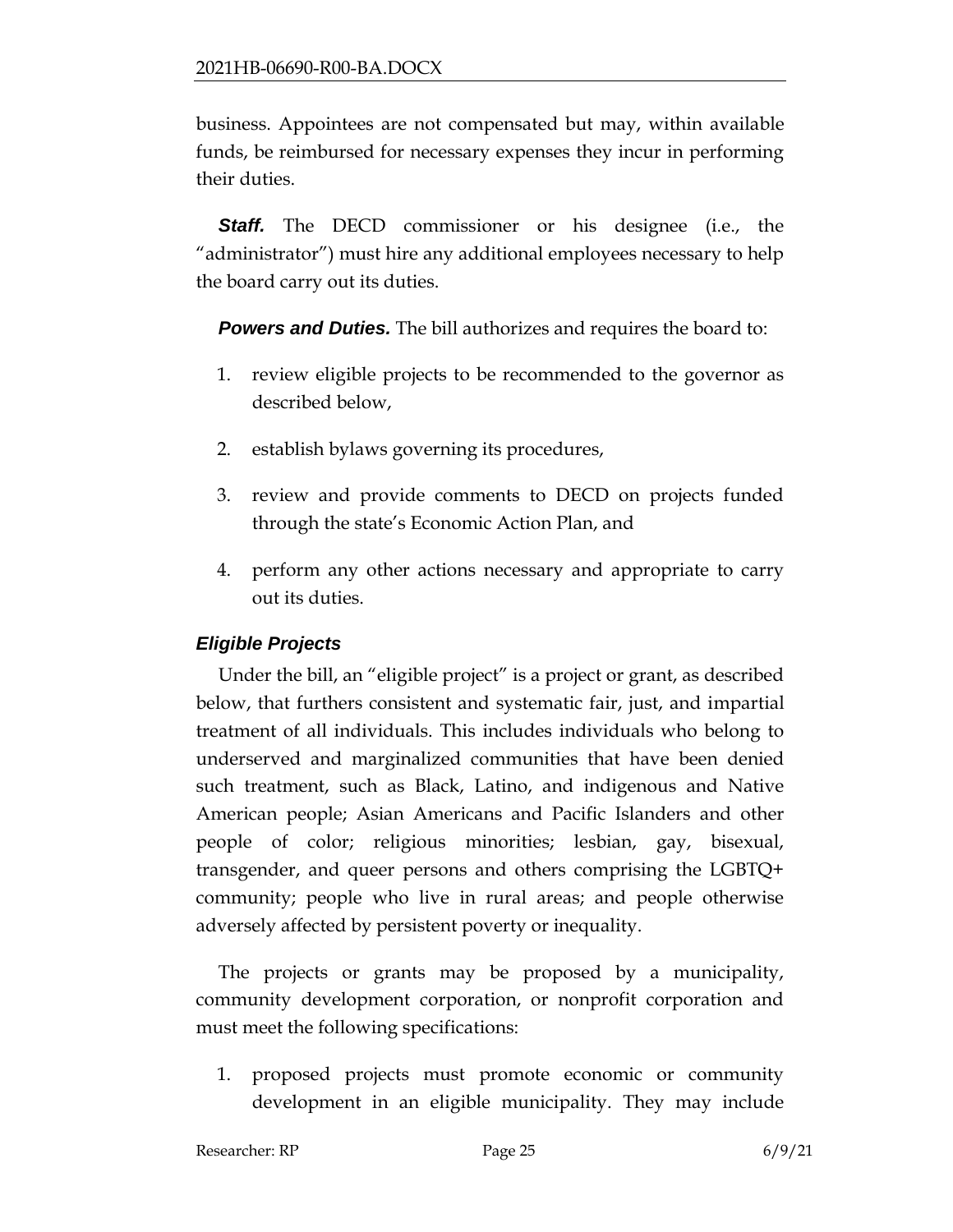brownfield remediation, affordable housing, new or improved water and sewer infrastructure to support smaller scale economic development, pedestrian safety and traffic calming improvements, new or improved energy resiliency or clean energy projects; and land acquisition and capital projects to build, rehabilitate, or renovate buildings and structures to facilitate or improve home rehabilitation programs and facilities (e.g., libraries and senior centers); and

2. proposed grants must be to provide (a) a revolving loan program, microloans, or gap financing to small businesses located within an eligible municipality or (b) start-up funds to establish a small business there.

## *Application and Review Process*

The board must establish an application and review process with guidelines and terms for providing funds to eligible projects from the bond proceeds authorized from FYs 23-27, as described below. Once the process has been established, the board's chairpersons must notify the chief elected official (CEO) of each municipality and publicize the availability of funds. Municipal CEOs, community development corporations (CDCs), and nonprofits may in turn apply to the board requesting funds for an eligible project. The board must meet to consider applications submitted and determine which, if any, it will recommend to the governor for approval.

*Evaluation Criteria.* In evaluating applications, the board must give priority to eligible projects that (1) are proposed by a municipality that (a) has implemented local hiring preferences in accordance with state law or (b) has or will leverage municipal, private, philanthropic, or federal funds for the project and (2) have a project labor agreement or employ or will employ ex-offenders or individuals with physical, intellectual, or developmental disabilities. The board must additionally give priority to applications submitted by a municipality that includes a letter of support for the proposed eligible project from a General Assembly member or members in whose district the eligible project is or will be located.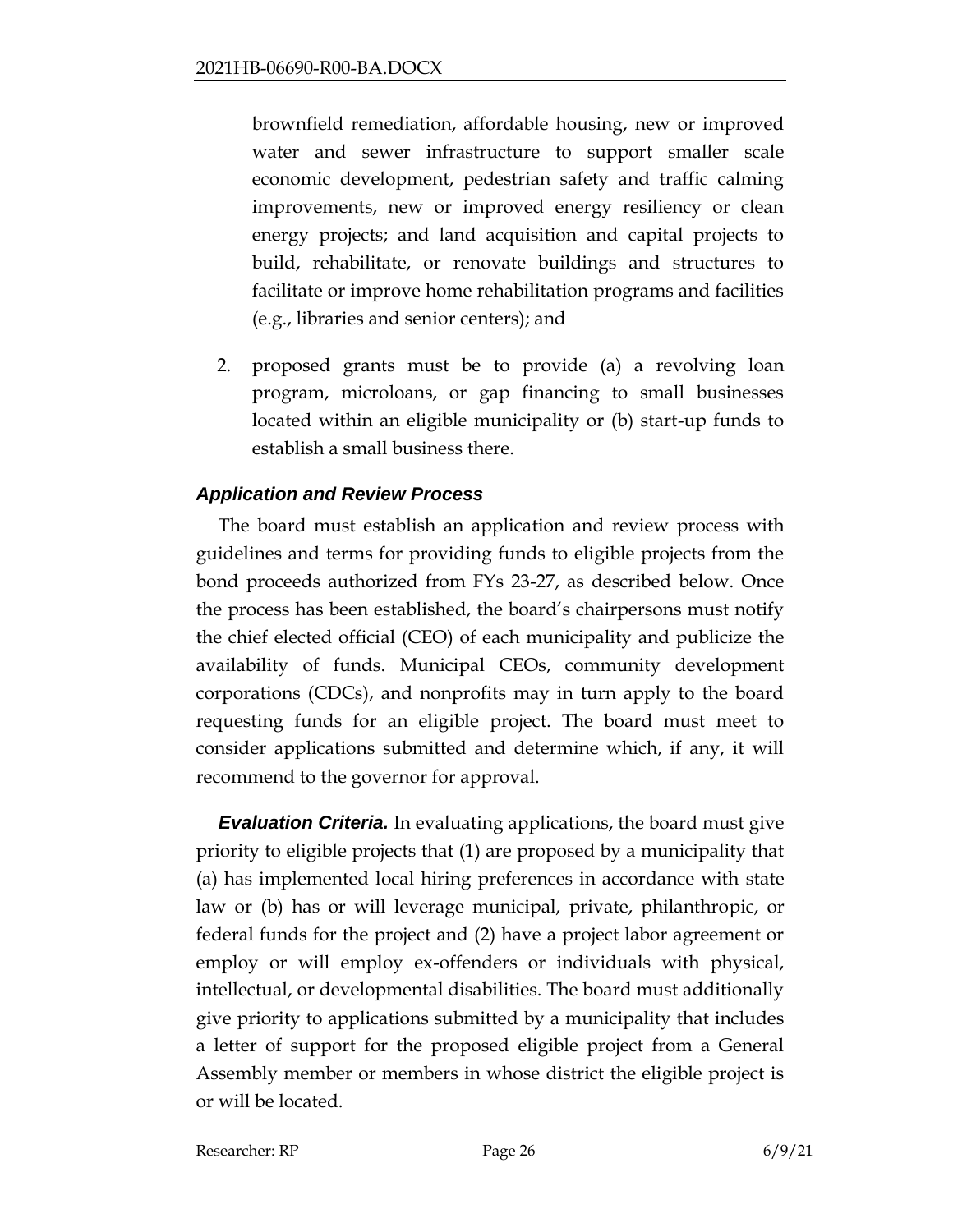For grant proposals, the board must also consider (1) whether the default risk on the repayment of a proposed loan or financing program and (2) the eligible project's impact on the municipality's job creation or retention, blighted properties, and community. The board may not recommend any proposed loan or financing program for which the interest rate varies from the prevailing market rate.

**Recommendations to the Governor.** Under the bill, the board's chairpersons must submit a list of the board's recommended eligible projects to the governor whenever the board deems it necessary and desirable. The board may also recommend state funding for eligible projects of up to \$175 million in any fiscal year.

For each proposed project, the list must include (1) a description of the project; (2) the municipality in which it is located; (3) any cost estimates, schematics, or plans for the project; and (4) the total estimated project costs. For each proposed grant, the list must include (1) a description of and specific terms for any proposed loans, financing, or start-up funds to be provided from the grant and (2) the types of small businesses that may be eligible for the funds. For proposed projects or grants, the list must also include the amount of funds sought and applicable fiscal year to which the disbursement will be attributed.

*Governor's Project Review.* After receiving the board's list, the governor must review the recommended projects and may recommend changes to any of them. He must determine the most appropriate funding method for each project and give the board his decision for each one, and the reasons, in writing. The board may, at a future meeting, reconsider any of the projects for which the governor recommends a change.

Each eligible project for which the governor recommends a bond allocation must be considered at a State Bond Commission meeting within two months after the date the board submitted it to the governor on its list of recommended projects.

*Administration*. Funds for approved eligible projects may be

Researcher: RP Page 27 6/9/21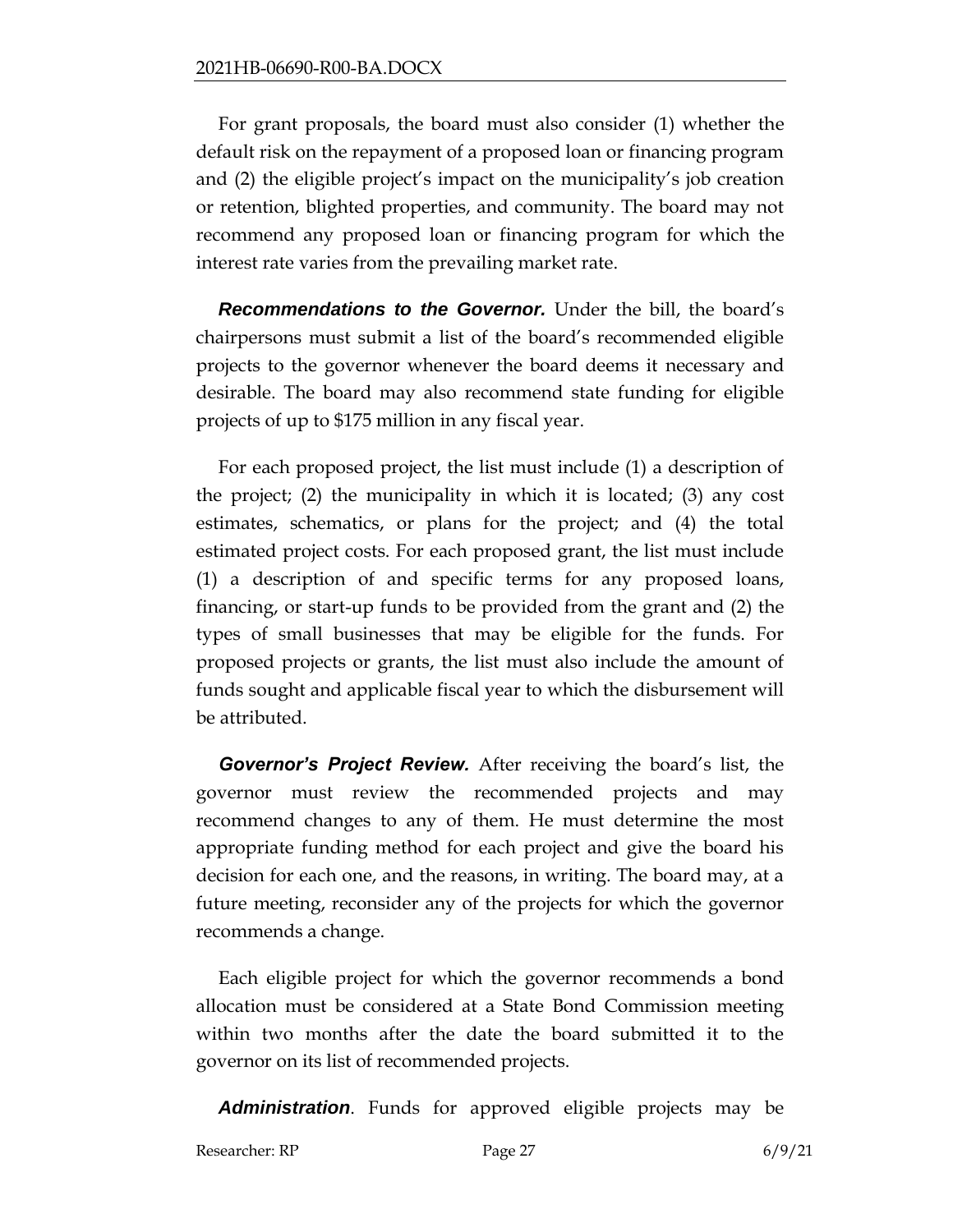administered on the board's behalf by a state agency, as determined by the OPM secretary, as long as an MOU has been entered into between DECD and the state, acting by and through the OPM secretary.

# *Legislative Report*

By August 31, 2023, the board must report to the General Assembly, the General Assembly's Black and Puerto Rican caucus, the Auditors of Public Accounts, and the governor on the following information for the preceding fiscal year:

- 1. a list of eligible projects recommended by the board and approved by the governor;
- 2. the total amount of funds provided for such projects;
- 3. for each project, a description and the amount and terms of the funds provided;
- 4. the project's status and any remaining balance of the allocated funds; and
- 5. any other information the board deems relevant or necessary.

The board must submit this same report annually for each fiscal year in which funds are disbursed for eligible projects.

# *Audit Requirement*

The Auditors of Public Accounts must biennially audit the eligible projects funded under this program and report their findings to the governor, OPM secretary, and General Assembly.

# *Bond Authorization*

*FYs 23-27.* The bill authorizes up to \$875 million in state general obligation (GO) bonds over five years, in amounts of up to of \$175 million per year from 2023 through 2027. The proceeds from these bonds must be used to fund eligible projects for which the governor has determined that bond funding is appropriate and that no other bond authorization is available.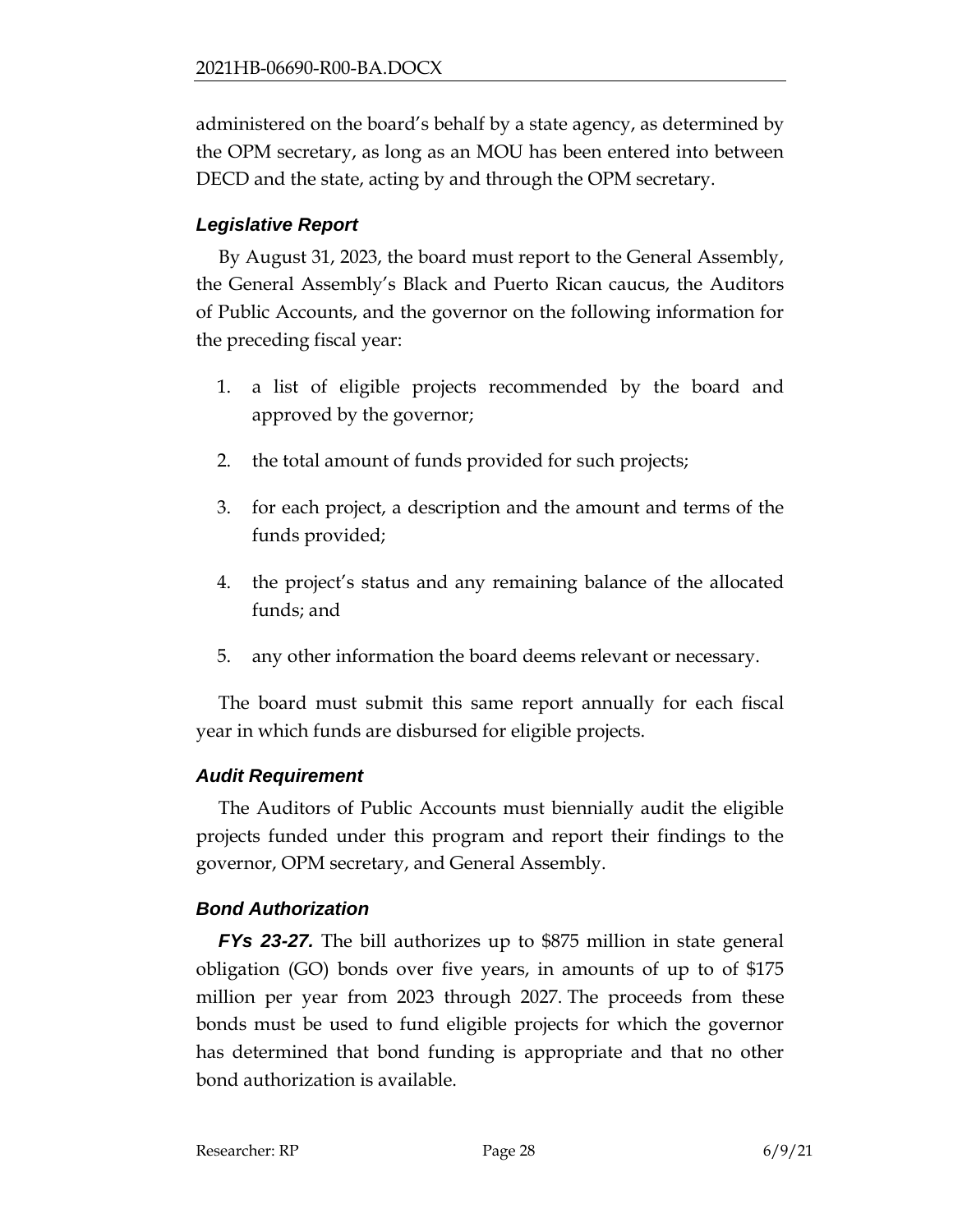The bonds are subject to standard statutory conditions. Any issuance costs and capitalized interest may be added to the annual authorization.

Under the bill, these bonds funds may be used for (1) costs related to an eligible project recommended by the board and approved by the governor and (2) paying or reimbursing the DECD commissioner for administrative costs, including allocated staff costs and other out-ofpocket costs attributable to the board's administration and operation.

*FYs 28-32.* The bill authorizes an additional \$1.25 billion in state GO bonds for FYs 28 through 32 that is contingent on (1) agreement between the governor and board and (2) the General Assembly adopting a resolution affirming the board's reauthorization and the program established under the bill. As with the bonds for FYs 23-27, the proceeds from these bonds must be used to fund eligible projects for which the governor has determined that bond funding is appropriate and that no other bond authorization is available.

Specifically, the bill authorizes up to \$250 million per year for FYs 28 through 32. Any amounts that the State Bond Commission does not allocate in any such fiscal year is added to the capped amount for the following year. Any issuance costs and capitalized interest may be added to the capped amounts. The bonds are subject to standard statutory conditions.

### *Amounts Reserved for the State's Economic Action Plan*

Beginning in FY 22, and for each fiscal year thereafter, the bill requires \$125 million of the funds available for the state's Economic Action Plan to be reserved for projects that provide the following:

1. a revolving loan program, microloans, or gap financing to women or minority-owned small businesses; start-up funds to establish such businesses; brownfield remediation or broadband expansion; human services, workforce development, mental health services, educational programming, preapprenticeship and apprenticeship training, youth services programming, or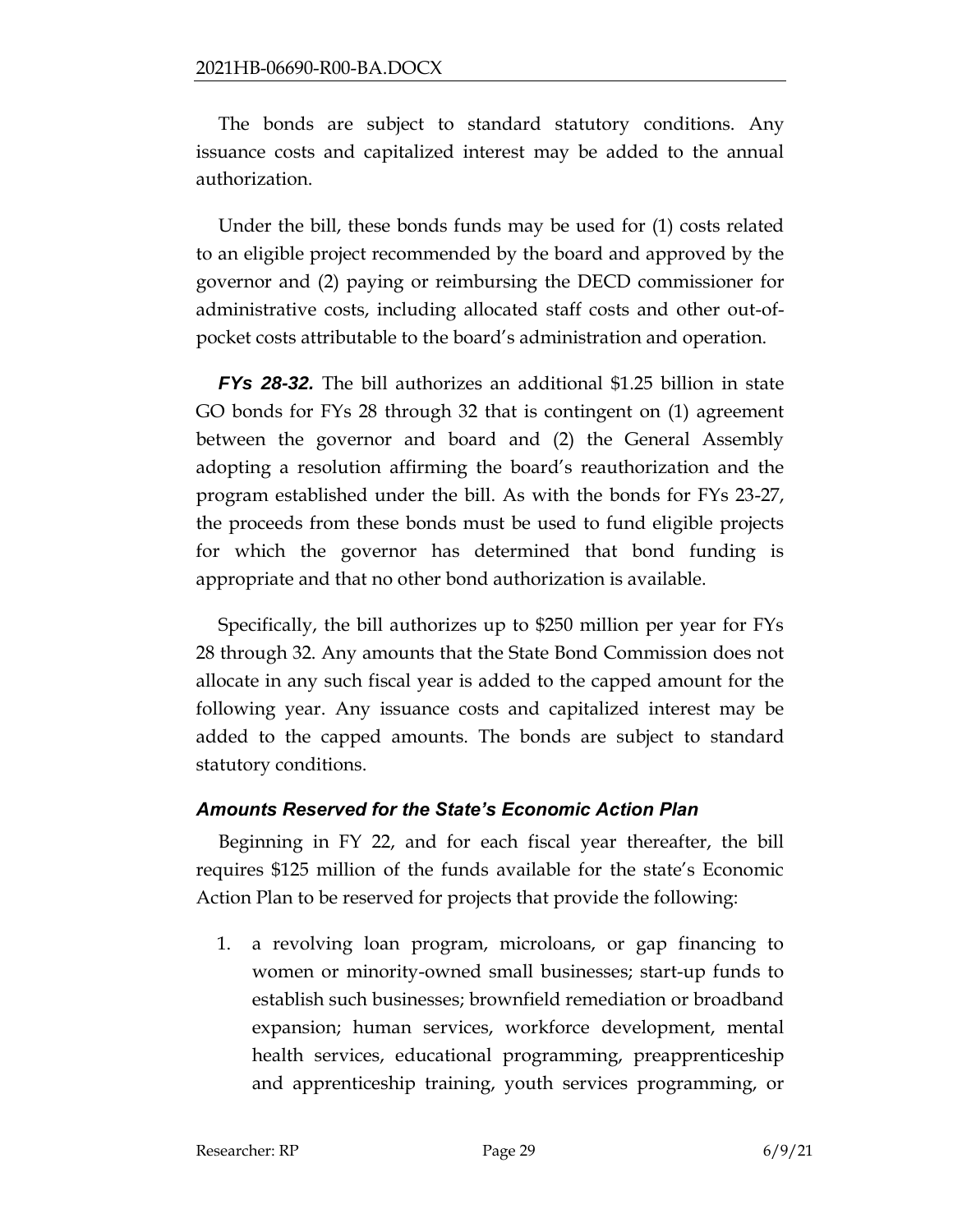physical, intellectual, and developmental disability services;

- 2. the potential to directly impact community enrichment programs for, or related to, financial literacy, home ownership opportunity, free or reduced tuition for vocational training schools, academic scholarships, seniors' and veterans' services, and arts and culture; or
- 3. the potential to directly impact youth and adult enrichment programs for, or related to, "earn while you learn" programs, paid internships, or summer youth programming.

The DECD commissioner must (1) receive and consider comments from the Community Investment Fund 2030 Board on funding for these projects, (2) provide quarterly expenditure reports to the board for the projects, and (3) hold public hearings for the projects before the board.

## <span id="page-29-0"></span>**§ 113 — SCHOOL CONSTRUCTION GRANT COMMITMENTS**

*Authorizes 15 school construction state grant commitments totaling \$393 million toward total project costs of \$637.7 million; reauthorizes two high school renovation projects with additional estimated project costs of \$119.7 million*

This bill authorizes 15 school construction state grant commitments totaling an estimated \$393 million toward total estimated project costs of \$637.7 million. It also reauthorizes two high school renovation projects (Windham High School and Bullard-Havens Technical High School) with additional estimated project costs of \$119.7 million.

Under the state school construction grant program, the state reimburses towns and local districts for a percentage of eligible school construction costs through general obligation bonds (with less wealthy municipalities receiving a higher reimbursement). The municipalities pay the remaining costs. School districts must begin project construction within two years of grant commitment to minimize potential cost increases.

For each project authorized by the bill, Table 8 shows the associated district, school, estimates for total cost and state grant commitment, and state reimbursement rate, by project type.

Researcher: RP Page 30 6/9/21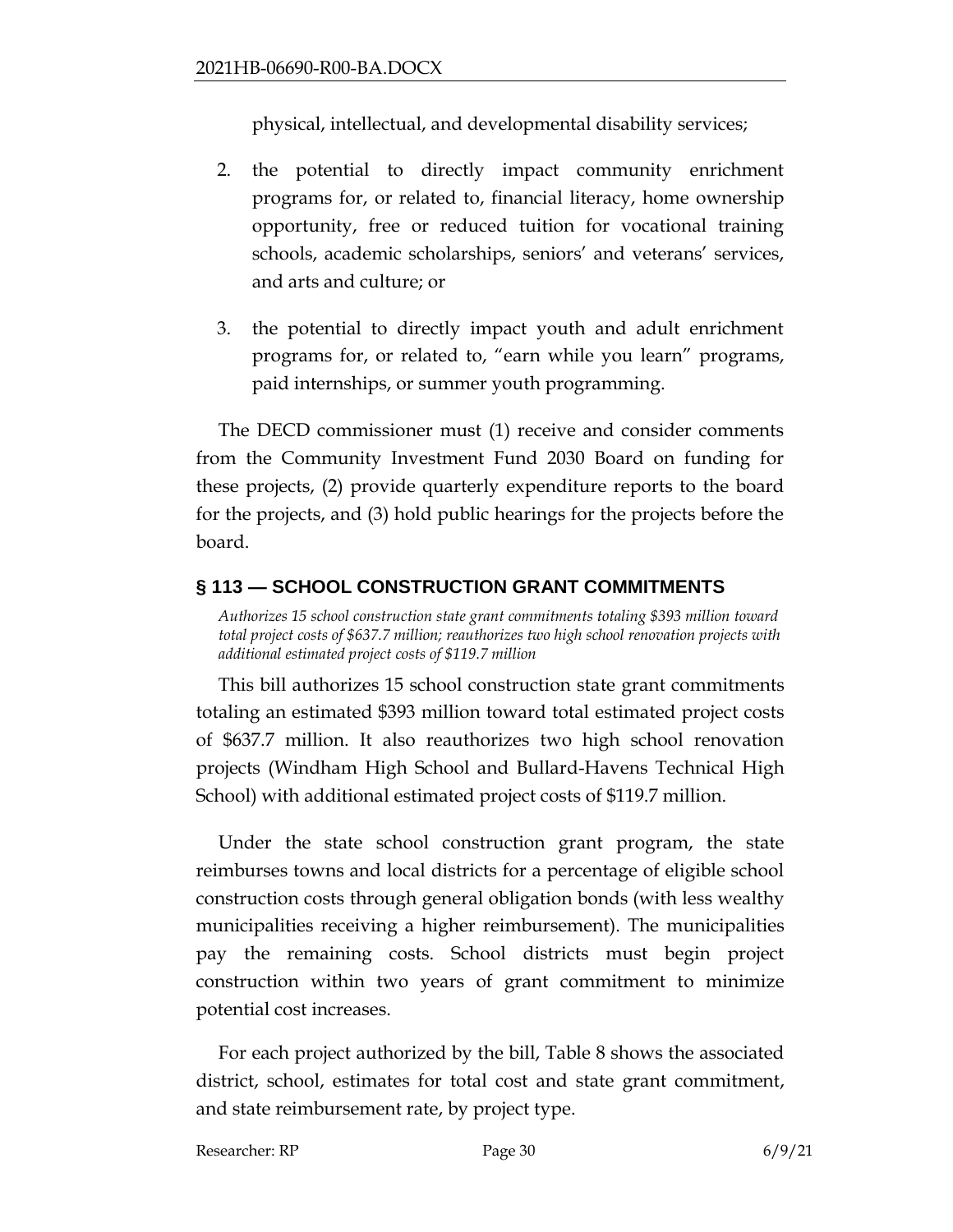| <b>District</b>          | <b>School</b>                                       | Project<br><b>Type</b>   | <b>Estimated</b><br><b>Project Costs</b> | <b>Estimated</b><br><b>Grant</b> | <b>Reimbursement</b><br>Rate |
|--------------------------|-----------------------------------------------------|--------------------------|------------------------------------------|----------------------------------|------------------------------|
| North<br><b>Branford</b> | <b>North</b><br><b>Branford</b><br>High School      | <b>New</b>               | \$66,242,390                             | \$29,100,282                     | 43.93%                       |
| Norwalk                  | Cranberry<br>Elementary<br>School                   | <b>New</b>               | 45,000,000                               | 10,125,000                       | 22.50%                       |
| South<br>Windsor         | Pleasant<br>Valley<br>Elementary<br>School          | <b>New</b>               | 58,500,000                               | 22,148,100                       | 37.86%                       |
| Torrington               | Torrington<br>Middle &<br><b>High School</b>        | <b>New</b>               | 159,575,000                              | 100,308,845                      | 62.86%                       |
| West<br>Haven            | Washington<br>Elementary<br>School                  | <b>New</b>               | 38,803,926                               | 26,052,956                       | 67.14%                       |
| Danbury                  | Ellsworth<br>Avenue<br>School<br>Annex              | Expansion/<br>Alteration | 9,600,000                                | 6,137,280                        | 63.93%                       |
| Hartford                 | <b>Betances</b><br>Learning<br>Lab Magnet<br>School | Renovation               | 43,709,774                               | 41,524,285                       | 95.00%                       |
| Hartford                 | E. B.<br>Kennelly<br>School                         | Renovation               | 51,416,225                               | 48,845,414                       | 95.00%                       |
| Hartford                 | Fred D.<br>Wish<br>Museum<br>School                 | Renovation               | 49,320,000                               | 46,854,000                       | 95.00%                       |
| Killingly                | Killingly<br>Memorial<br>School                     | Renovation               | 34,000,000                               | 24,981,400                       | 73.21%                       |
| Newington                | Anna<br>Reynolds<br>Elementary<br>School            | Renovation               | 35,500,000                               | 20,792,350                       | 58.57%                       |
| Norwalk                  | Naramake<br>Elementary<br>School                    | Extension/<br>Alteration | 3,500,000                                | 1,137,500                        | 32.50%                       |
| Westport                 | Coleytown<br>Middle<br>School                       | Renovation               | 32,372,235                               | 6,820,830                        | 21.07%                       |
| Regional                 | Housatonic                                          | Vo-Ag                    | 319,533                                  | 255,626                          | 80.00%                       |

**Table 8: 2021 School Construction Grant Commitments**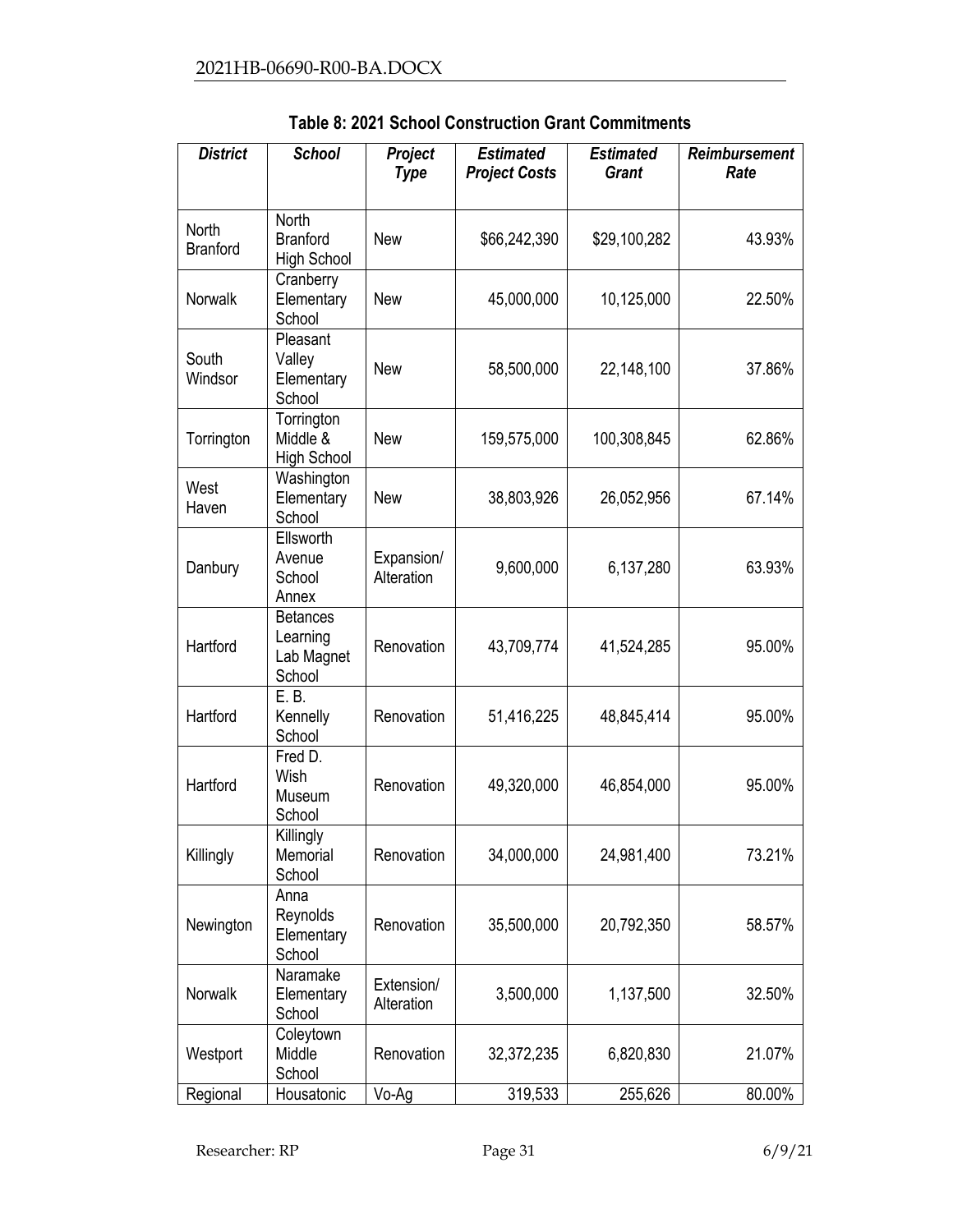| District 1                                                                              | Valley<br>Regional<br><b>High School</b>   | Equipment            |               |               |        |
|-----------------------------------------------------------------------------------------|--------------------------------------------|----------------------|---------------|---------------|--------|
| <b>LEARN</b><br>(New<br>London<br>area<br>regional<br>educational<br>service<br>center) | <b>_EARN</b><br>Ocean<br>Avenue<br>Academy | Special<br>Education | 9,851,000     | 7,880,800     | 80.00% |
| <b>Totals</b>                                                                           |                                            |                      | \$637,710,983 | \$392,964,668 |        |

### *Reauthorized Projects*

The bill also reauthorizes two projects that have changed substantially in scope or cost.

PA 18-138 initially authorized the Windham High School renovation project with a total estimated project cost of \$71,670,200 and a 79.64% state reimbursement rate for the grant. The bill authorizes a new total project estimated cost of \$112,329,500, which is an increase of \$40,659,300.

PA 15-3, June Special Session, previously reauthorized the Bullard-Havens Technical High School extension and alteration project (it had been initially authorized prior to that) with an estimated cost of \$60,383,000. The bill reauthorizes a new total project estimated cost of \$139,447,195 which is an increase of \$79,064,195. Since this is a state high school, the state pays for 100% of the project.

EFFECTIVE DATE: Upon passage

# <span id="page-31-0"></span>**§ 114 — WATER BOTTLE FILLING STATIONS**

*Requires water bottle filling stations to be included in all school building projects for new construction, renovation, or replacement on any project list DAS submits to the General Assembly beginning July 1, 2022*

The bill adds a requirement for water bottle filling stations to be included in all school building projects for new construction, extension, major alteration, renovation, or replacement on any project list DAS submits to the General Assembly beginning July 1, 2022 (next year's school construction priority list). It does this by prohibiting DAS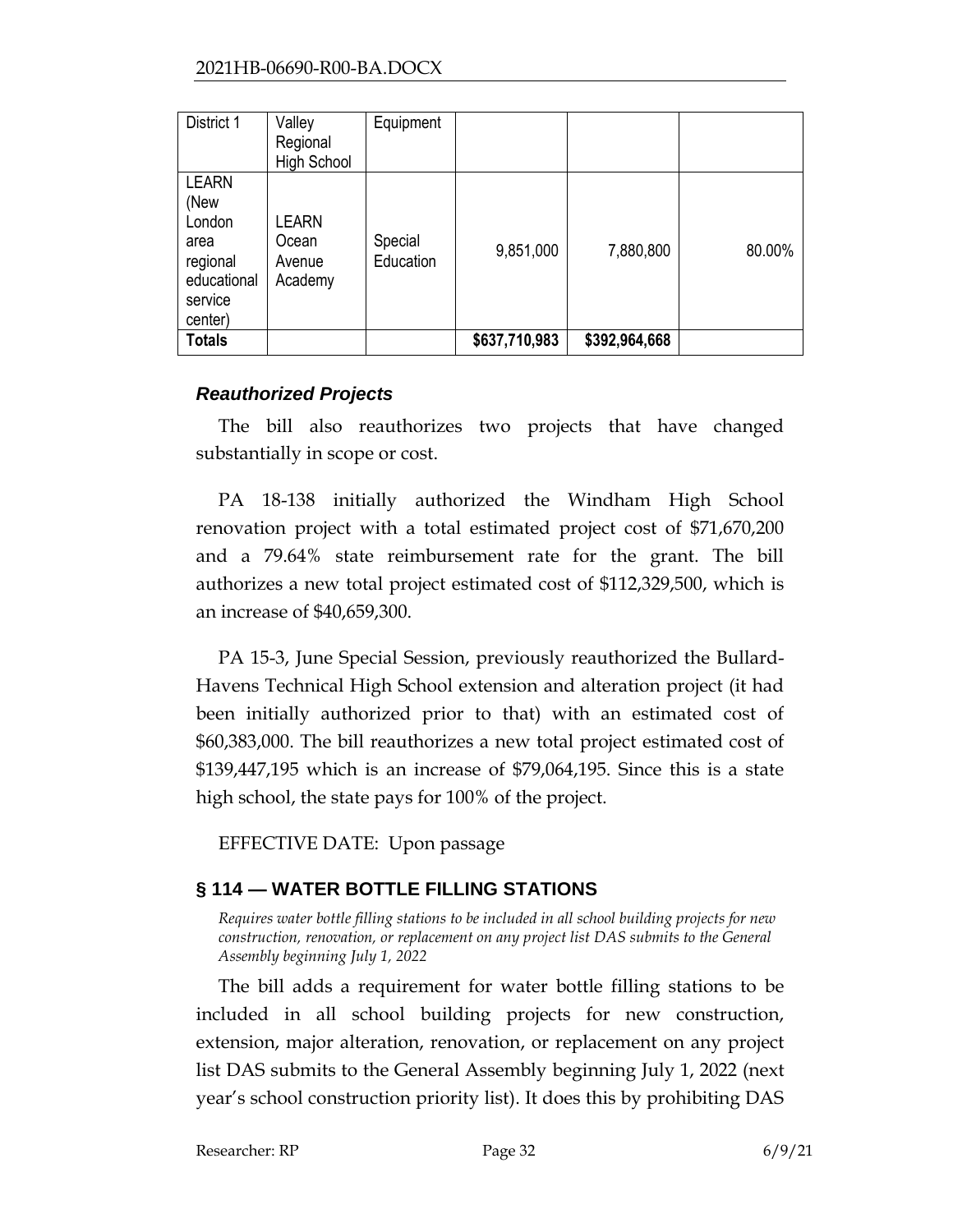from approving any school building project plan that does not provide for the installation of at least one water bottle filling station:

- 1. per 100 students of the projected school building enrollment,
- 2. on each new floor or wing of the school building, and
- 3. in any food service area of the school building.

EFFECTIVE DATE: July 1, 2021

### <span id="page-32-0"></span>**§ 115 — DAS TECHNICAL HIGH SCHOOL STATUS REPORT**

*Requires DAS, starting by January 1, 2023, to (1) biennially develop a status report on all current and pending school building projects for the Technical Education and Career System and (2) submit it to the Education Committee*

The bill requires DAS, starting by January 1, 2023, to biennially develop a status report on all current and pending school building projects for the Technical Education and Career System (TECS) (formerly known as the technical high school system). The status report must include the: (1) costs associated with each TECS school building project, (2) anticipated date of the next project application for each TECS school, (3) projected start date of pending projects, and (4) date of completion of current school building projects.

DAS must submit the report to the Education Committee.

EFFECTIVE DATE: July 1, 2021

### <span id="page-32-1"></span>**§§ 116-119 & 121-128 — PROJECT EXEMPTIONS, WAIVERS, AND MODIFICATIONS**

*Exempts 20 school construction projects from certain statutory and regulatory requirements to allow them to, among other things, qualify for state reimbursement grants, receive higher reimbursement percentages for these grants, or receive a lower project withholding amount prior to completing an audit*

The bill exempts 20 school construction projects from various statutory and regulatory requirements to allow them to, among other things, (1) qualify for state reimbursement grants, (2) receive higher reimbursement percentages for these grants, or (3) receive a lower project withholding amount prior to completing an audit. These exemptions are referred to as "notwithstandings." Table 9 describes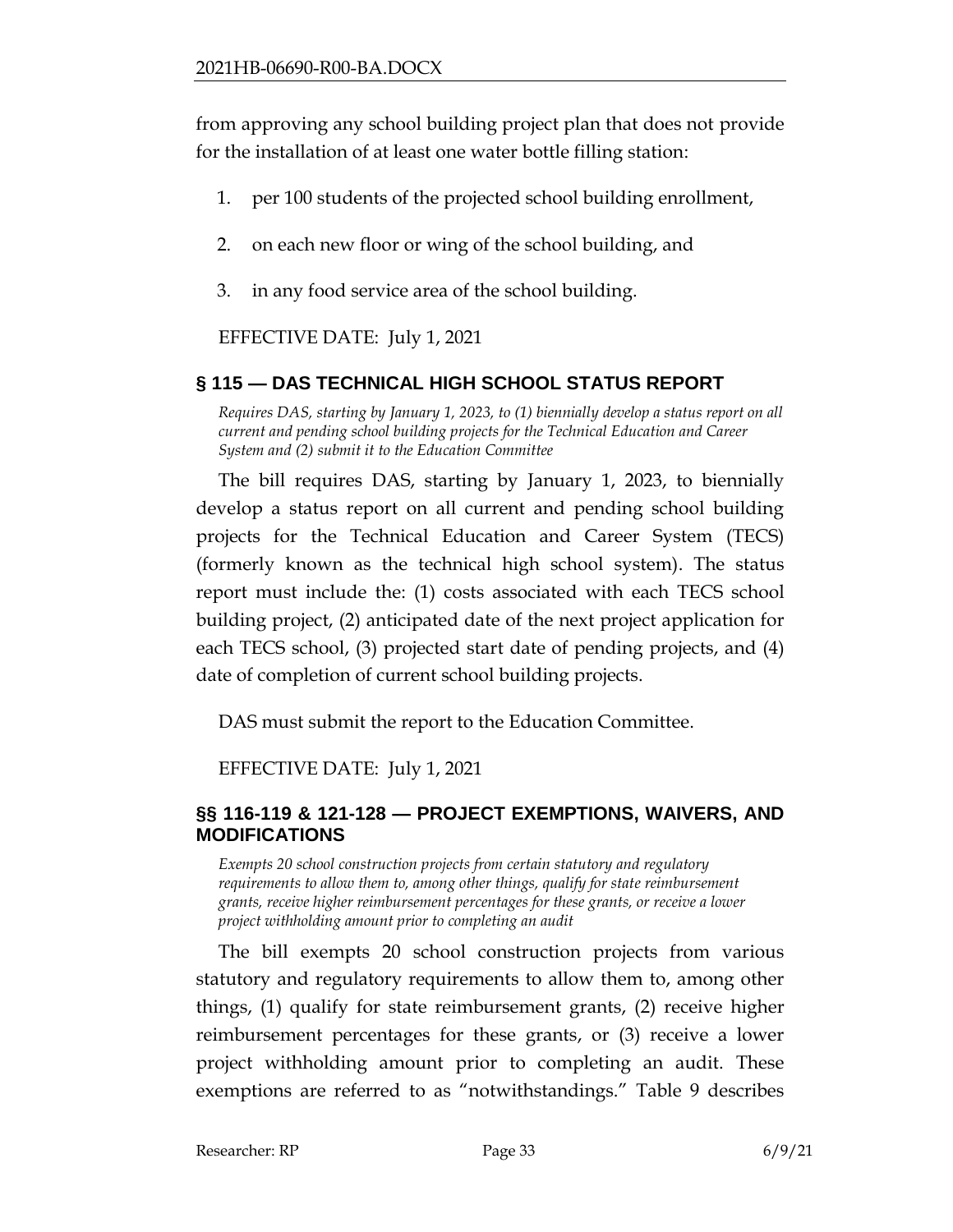the notwithstandings that the bill grants.

## EFFECTIVE DATE: Upon passage

| Bill<br><b>Section</b> | <b>Town</b>                  | <b>School and Project</b>                                                                                                                   | <b>Exemption, Waiver, or Other</b><br>Change                                                                                                                                                                                                                                                          |
|------------------------|------------------------------|---------------------------------------------------------------------------------------------------------------------------------------------|-------------------------------------------------------------------------------------------------------------------------------------------------------------------------------------------------------------------------------------------------------------------------------------------------------|
| 116                    | Hamden                       | Spring Glen School, new<br>construction                                                                                                     | Waives any audit deficiencies provided<br>the costs do not exceed \$1,792,894                                                                                                                                                                                                                         |
| 116                    | Hamden                       | Wintergreen Interdistrict<br>Waives any audit deficiencies provided<br>the costs do not exceed \$1,315,012<br><b>Magnet School facility</b> |                                                                                                                                                                                                                                                                                                       |
| 116                    | Hamden                       | Hamden Middle School, new<br>construction                                                                                                   | Waives any audit deficiencies provided<br>the costs do not exceed \$2,942,200                                                                                                                                                                                                                         |
| 117                    | <b>New</b><br><b>Britain</b> | Chamberlain Elementary<br>School, renovation                                                                                                | Allows change of project scope to<br>include preschool facilities provided<br>the cost does not exceed \$75 million                                                                                                                                                                                   |
| 118                    | <b>New</b><br><b>Britain</b> | Holmes Elementary School,<br>renovation                                                                                                     | Waives the<br>requirement to apply<br>before June 30, 2020, in order to be on<br>the 2021 priority list for the project with<br>a maximum cost of \$55 million,<br>provided the town files an application<br>by October 1, 2023                                                                       |
|                        |                              |                                                                                                                                             | Increases the project reimbursement<br>rate from 79.29% to 95% if (1) New<br>Britain is an educational reform district<br>on the bill's effective date and (2) the<br>school building committee for the<br>project meets the criteria set in section<br>120 of the bill*                              |
| 119                    | <b>New</b><br><b>Britain</b> | Jefferson Elementary<br>School, renovation                                                                                                  | Waives the requirement to apply<br>before June 30, 2020, in order to be on<br>the 2021 priority list for the project with<br>maximum cost of \$55 million,<br>a<br>provided the town files an application<br>before October 1, 2025, and the<br>project is otherwise eligible to under<br>the program |
|                        |                              |                                                                                                                                             | Increases the project reimbursement<br>rate from 79.29% to 95%, if (1) New<br>Britain is an educational reform district<br>on the bill's effective date and (2) the<br>school building committee for the<br>project meets the criteria set in section<br>120 of the bill*                             |

### **Table 9: Notwithstandings for School Construction Projects**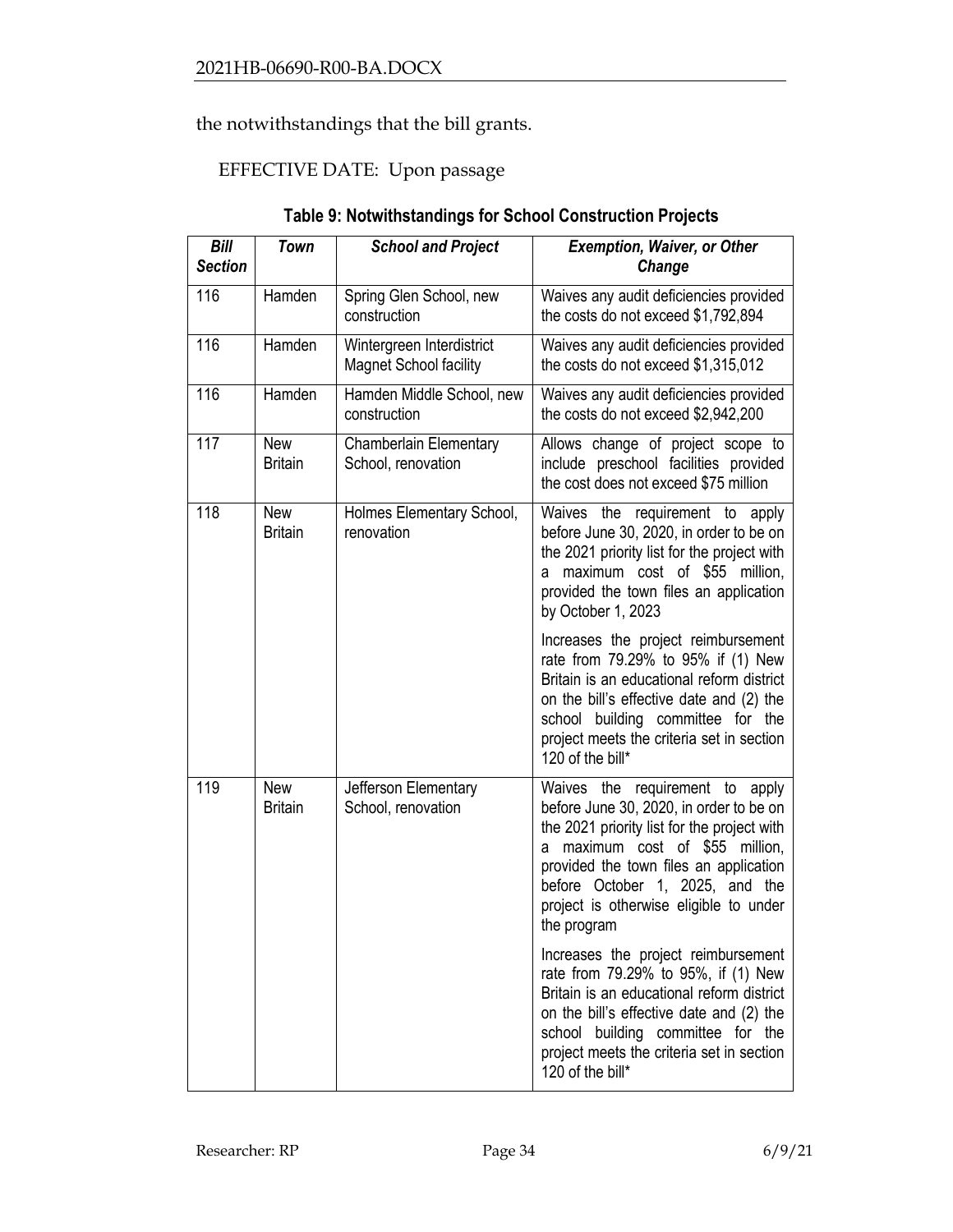| 121 | Ansonia &<br>Derby                                 | Regional school district<br>project, new construction or<br>renovation | Increases the project reimbursement<br>rate from 85% to the highest rate of<br>the two towns plus an additional 20%,<br>provided the towns file an application<br>within 10 years of establishing the<br>regional district<br>and they are<br>otherwise eligible to receive assistance<br>thorough<br>program<br>the<br>(actual<br>reimbursement rate will depend upon<br>the year and whether the project is<br>new construction or renovation)** |
|-----|----------------------------------------------------|------------------------------------------------------------------------|----------------------------------------------------------------------------------------------------------------------------------------------------------------------------------------------------------------------------------------------------------------------------------------------------------------------------------------------------------------------------------------------------------------------------------------------------|
| 122 | Windham                                            | Windham High School<br>renovation project                              | Increases the project reimbursement<br>rate from 79.64% to 95%, if (1)<br>Windham is an educational reform<br>district on the bill's effective date and<br>(2) the beginning of construction is<br>within one year of the bill's effective<br>date*                                                                                                                                                                                                |
| 123 | <b>Brookfield</b>                                  | Elementary school new<br>construction                                  | Waives requirement that all projects<br>must be awarded after proper, publicly<br>advertised invitation to bid, including<br>notice on the state contracting portal, if<br>the project is otherwise eligible under<br>the program                                                                                                                                                                                                                  |
| 124 | West<br>Haven                                      | <b>Washington Elementary</b><br>School, new construction               | Waives the standard building space<br>requirements; reduces the<br>project<br>funds withholding percentage from<br>11% to 5% prior to completion of the<br>required audit                                                                                                                                                                                                                                                                          |
| 125 | West<br>Haven                                      | West Haven High School,<br>renovation                                  | Reduces the project funds withholding<br>percentage from 11% to 5% prior to<br>completion of the required audit;<br>requires DAS to make a progress<br>payment to the town equal to the<br>difference between 11% and 5% of the<br>reimbursement grant by September 1,<br>2021                                                                                                                                                                     |
| 126 | <b>New</b><br><b>Britain</b><br>(state<br>project) | Goodwin Technical High<br>School, project unspecified                  | the requirement to<br>Waives<br>apply<br>before June 30, 2020, in order to be on<br>the 2021 priority list for the project with<br>a maximum cost of \$40 million, if the<br>application is filed by October 1, 2022,<br>and the project is otherwise eligible<br>under the program                                                                                                                                                                |
| 127 | Torrington                                         | Torrington Middle and High<br>School, new construction                 | Increases the project reimbursement<br>rate from 62.86% to 85%, if the project<br>otherwise<br>eligible<br>under<br>is<br>the                                                                                                                                                                                                                                                                                                                      |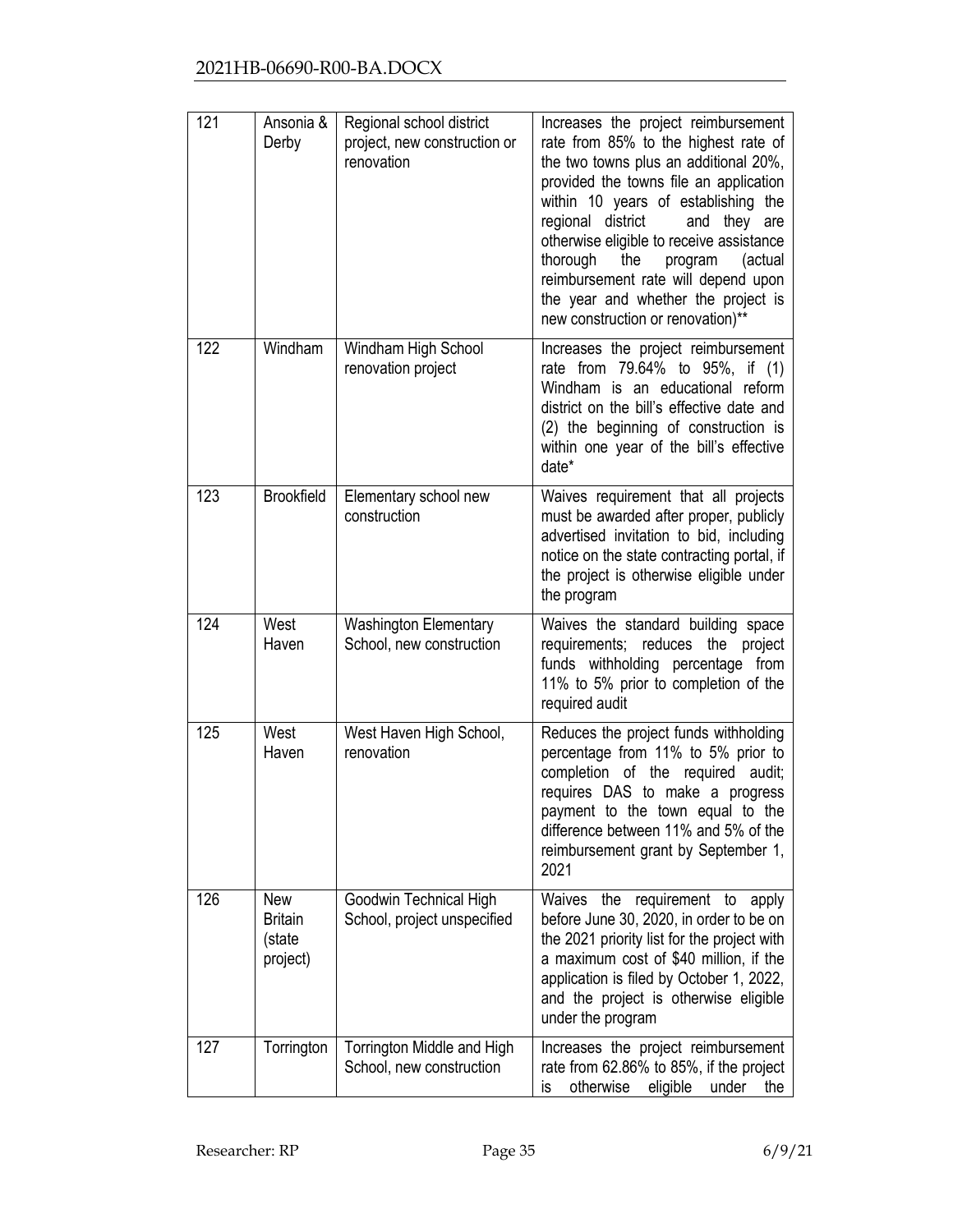|     |          |                                                                                                                                                                                                                                                                                                                                            | program*                                                    |
|-----|----------|--------------------------------------------------------------------------------------------------------------------------------------------------------------------------------------------------------------------------------------------------------------------------------------------------------------------------------------------|-------------------------------------------------------------|
| 128 | Hartford | Seven projects: University<br>High School of Science and<br>Engineering; Capitol<br>Preparatory Magnet School;<br>R. J. Kinsella Magnet<br>School; Environmental<br>Sciences Magnet School at<br>Mary Hooker; Hartford<br>Public High School; Fisher<br>Magnet School; Webster<br>School; and Sport and<br><b>Medical Sciences Academy</b> | Waives any audit deficiencies (does<br>not specify amounts) |

\*FY 2021 reimbursement rates are shown for reference; actual rates depend upon the year the application is submitted and the final determination of the project type (new or renovation).

\*\*Of the two towns, Ansonia has the higher reimbursement rate for 2021: 77.5% for renovation and 67.5% for new construction

### <span id="page-35-0"></span>**§ 120 — NEW BRITAIN SCHOOL BUILDING COMMITTEES**

*Requires specific membership of the New Britain building committee responsible for overseeing the school building projects at Holmes and Jefferson Elementary schools*

The bill requires specific membership of the New Britain building committee responsible for overseeing the school building projects at Holmes Elementary School and Jefferson Elementary School (see §§ 6 & 7 above). The bill supersedes (1) the law that allows only towns to appoint committee members and (2) any conflicting special act, municipal charter, local ordinance, home rule ordinance, or other ordinance, and requires beginning July 1, 2021, the school building committee responsible for those schools to be established with the following members:

- 1. three members appointed by the New Britain Common Council, one of whom shall have experience in the construction industry;
- 2. two members appointed by the New Britain mayor, and
- 3. two members appointed by the New Britain board of education.

EFFECTIVE DATE: Upon passage